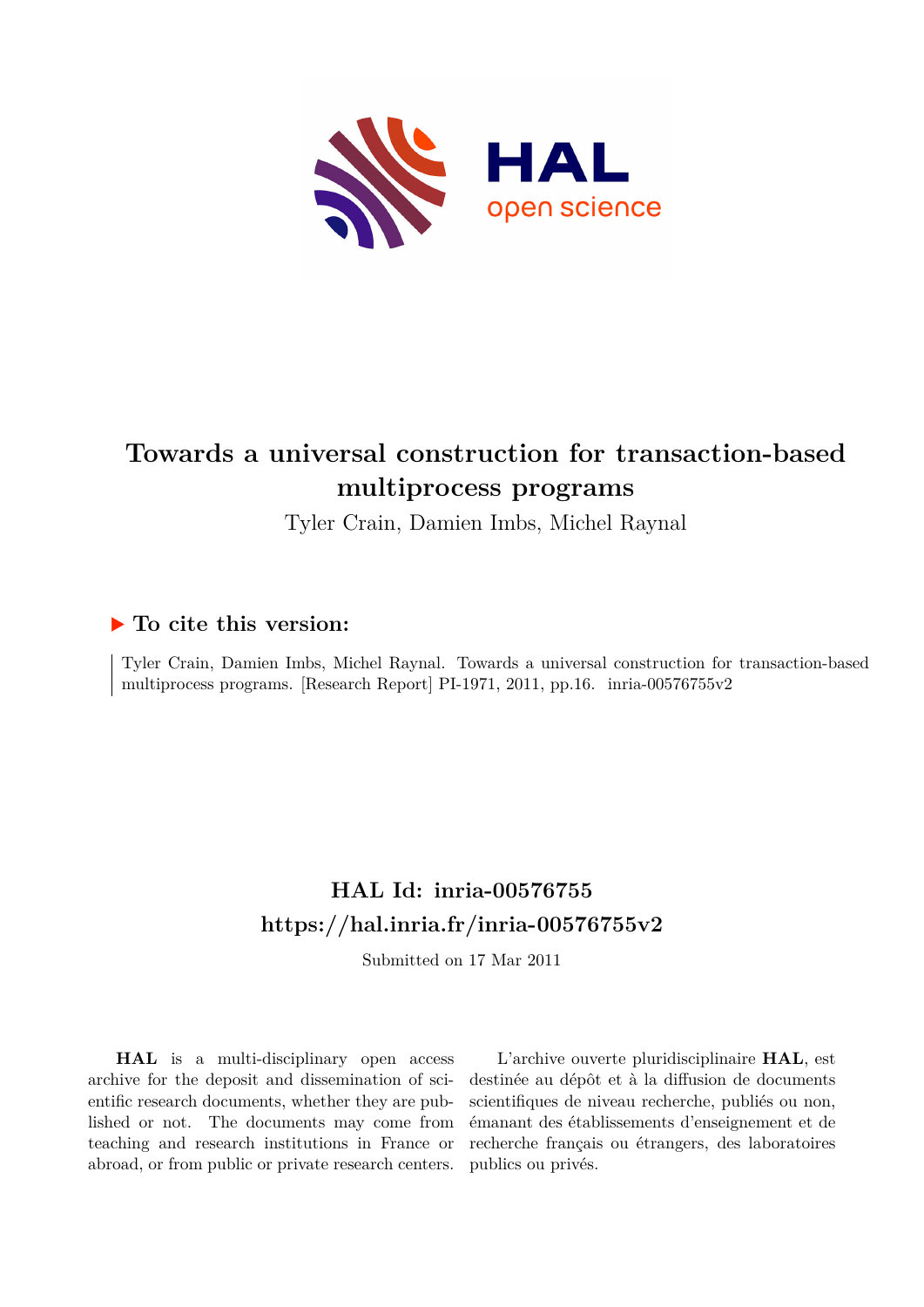Publications Internes de l'IRISA ISSN : 2102-6327 PI 1971 – Mars 2011



## Towards a universal construction for transaction-based multiprocess programs<sup>\*</sup>

Tyler Crain\*\*, Damien Imbs\*\*\*, Michel Raynal\*\*\*\* *tyler.crain@irisa.fr, damien.imbs@irisa.fr, raynal@irisa.fr*

Abstract: The aim of a Software Transactional Memory (STM) system is to discharge the programmer from the explicit management of synchronization issues. The programmer's job resides in the design of multiprocess programs in which processes are made up of transactions, each transaction being an atomic execution unit that accesses concurrent objects. The important point is that the programmer has to focus her/his efforts only on the parts of code which have to be atomic execution units without worrying on the way the corresponding synchronization has to be realized.

Non-trivial STM systems allow transactions to execute concurrently and rely on the notion of commit/abort of a transaction in order to solve their conflicts on the objects they access simultaneously. In some cases, the management of aborted transactions is left to the programmer. In other cases, the underlying system scheduler is appropriately modified or an underlying contention manager is used in order that each transaction be ("practically always" or with high probability) eventually committed.

This paper presents a deterministic STM system in which (1) every invocation of a transaction is executed exactly once and (2) the notion of commit/abort of a transaction remains unknown to the programmer. This system, which imposes restriction neither on the design of processes nor or their concurrency pattern, can be seen as a step in the design of a deterministic universal construction to execute transaction-based multiprocess programs on top of a multiprocessor. Interestingly, the proposed construction is lock-free (in the sense that it uses no lock).

Key-words: Abort/commit, Asynchronous system, Atomic execution unit, Compare&Swap, Concurrency management, Fetch&Increment, Lock-freedom, Shared memory system, STM system, Transaction, Universal construction.

*Une construction universelle pour les programmes parallèles fondés sur les transactions* 

Résumé : Ce rapport présente une construction universelle pour les programmes parallèles fondés sur les transactions. Mots clés : Système transactionnel, construction universelle.

This research is part of the Marie Curie ITN project TRANSFORM funded by the European Union FP7 Program (grant 238639).

<sup>\*\*</sup> Projet ASAP: équipe commune avec l'INRIA, le CNRS, l'université Rennes 1 et l'INSA de Rennes

<sup>\*\*\*</sup> Projet ASAP: équipe commune avec l'INRIA, le CNRS, l'université Rennes 1 et l'INSA de Rennes

<sup>\*\*\*\*</sup> Membre senior de l'Institut Universitaire de France. Projet ASAP: équipe commune avec l'INRIA, le CNRS, l'université Rennes 1 et l'INSA de Rennes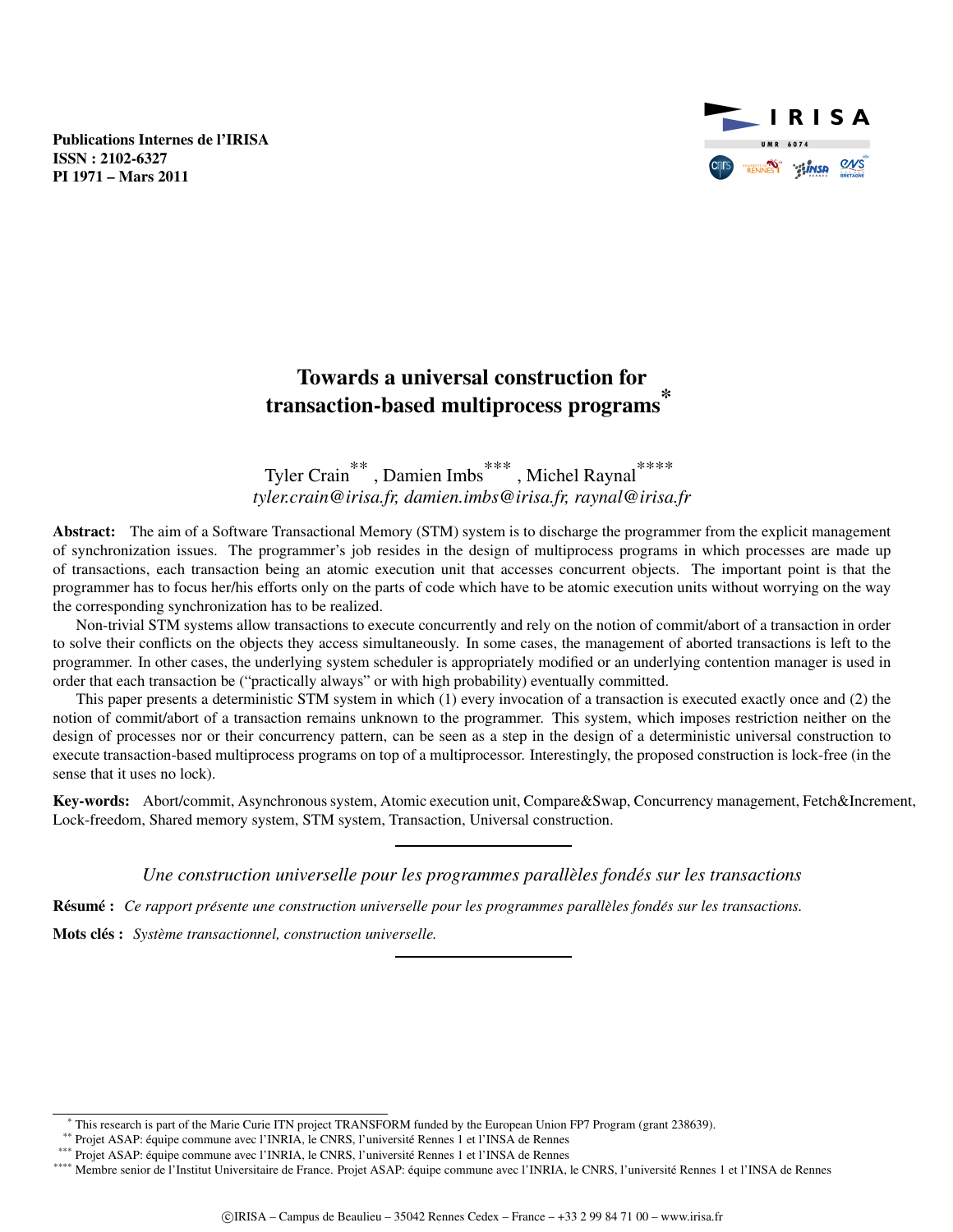## 1 Introduction

Lock-based concurrent programming A *concurrent object* is an object that can be concurrently accessed by different processes of a multiprocess program. It is well known that the design of a concurrent program is not an easy task. To that end, base synchronization objects have been defined to help the programmer solve concurrency and process cooperation issues. A major step in that direction has been (more than forty years ago!) the concept of *mutual exclusion* [4] that has given rise to the notion of a *lock* object. Such an object provides the processes with two operations (lock and unlock) that allows a single process at a time to access a concurrent object. Hence, from a concurrent object point of view, the lock associated with an object allows transforming concurrent accesses to that object into sequential accesses. Interestingly, all the books on synchronization and operating systems have chapters on lock-based synchronization. According to the abstraction level supplied to the programmer, a lock may be encapsulated into a linguistic construct such as a *monitor* [21] or a *serializer* [20].

Unfortunately locks have drawbacks. One is related to the granularity of the object protected by a lock. More precisely, if several data items are encapsulated in a single concurrent object, the inherent parallelism the object can provide can be drastically reduced. This is for example the case of a queue object for which concurrent executions of enqueue and dequeue operations should be possible as long as they are not on the same item. Of course a solution could consist in considering each item of the queue as a concurrent object, but in that case, the operations enqueue and dequeue can become very difficult to design and implement. More severe drawbacks associated with locks lie in the fact that lock-based operations are deadlock-prone and cannot be easily composed.

Hence the question: how to ease the job of the programmer of concurrent applications? A (partial) solution consists in providing her/him with an appropriate library where (s)he can find correct and efficient implementations of the most popular concurrent data structures (e.g., [18, 24]). Albeit very attractive, this approach does not solve entirely the problem as it does not allow the programmer to define specific concurrent objects that take into account her/his particular synchronization issues.

The Software Transactional Memory approach The concept of *Software Transactional Memory* (STM) is an answer to the previous challenge. The notion of transactional memory has first been proposed (nearly twenty years ago!) by Herlihy and Moss to implement concurrent data structures [17]. It has then been implemented in software by Shavit and Touitou [28] and has recently gained great momentum as a promising alternative to locks in concurrent programming [8, 13, 22, 25]. Interestingly enough, it is important to also observe that the recent advent of multicore architectures has given rise to what is called the *multicore revolution* [15] that has rang the revival of concurrent programming.

Transactional memory abstracts the complexity associated with concurrent programming by replacing locking with atomic execution units. In that way, the programmer has to focus on where atomicity is required and not on the way it has to be realized. The aim of an STM system is consequently to discharge the programmer from the direct management of synchronization entailed by accesses to concurrent objects.

More generally, STM is a middleware approach that provides the programmers with the *transaction* concept (this concept is close but different from the notion of transactions encountered in databases [8]). A process is designed as (or decomposed into) a sequence of transactions, with each transaction being a piece of code that, while accessing concurrent objects, always appears as being executed atomically<sup>1</sup>. The job of the programmer is only to state which units of computation have to be atomic. He does not have to worry about the fact that the objects accessed by a transaction can be concurrently accessed. Except when (s)he defines the beginning and the end of a transaction, the programmer is not concerned by synchronization. It is the job of the STM system to ensure that transactions execute as if they were atomic.

Let us observe that the "spirit/design philosophy" that has given rise to STM systems is not new: it is related to the notion of *abstraction level*. More precisely, the aim is here to allow the programmer to focus and concentrate only on the problem (s)he has to solve and not on the base machinery needed to solve it. As we can see, this is the approach that has replaced assembly languages by high level languages and programmer-defined garbage collection by automatic garbage collection. STM can be seen as a new concept that takes up this challenge by addressing synchronization issues.

The state of affairs and (a few) related work (Due to page limitation, see also appendix A) Of course, a solution in which a single transaction at a time is executed trivially implements transaction atomicity but is inefficient on a multiprocessor system (as it allows only non-transactional code to execute in parallel). So, an STM system has to allow several transactions to execute concurrently. But, as soon as several transactions can execute concurrently, it is possible that they access the same concurrent objects in a conflicting manner. In that case, some of these transactions might have to be aborted. Hence, in a classical STM system, there is an *abort/commit* notion associated with transactions.

Several approaches have been proposed to cope with aborted transactions. In some systems, the management of aborted transactions is left to the application programmer (similarly to exception handling encountered in some systems). Other systems offer "best effort semantics" (which means that there is no provable strong guarantee). An interesting example of this approach is the technique called

<sup>&</sup>lt;sup>1</sup> Actually, while the word "*transaction*" has historical roots, it seems that "*atomic procedure*" would be more appropriate because "transactions" of STM systems are computer science objects that are different from database transactions. We nevertheless continue using the word "*transaction*" for historical reasons.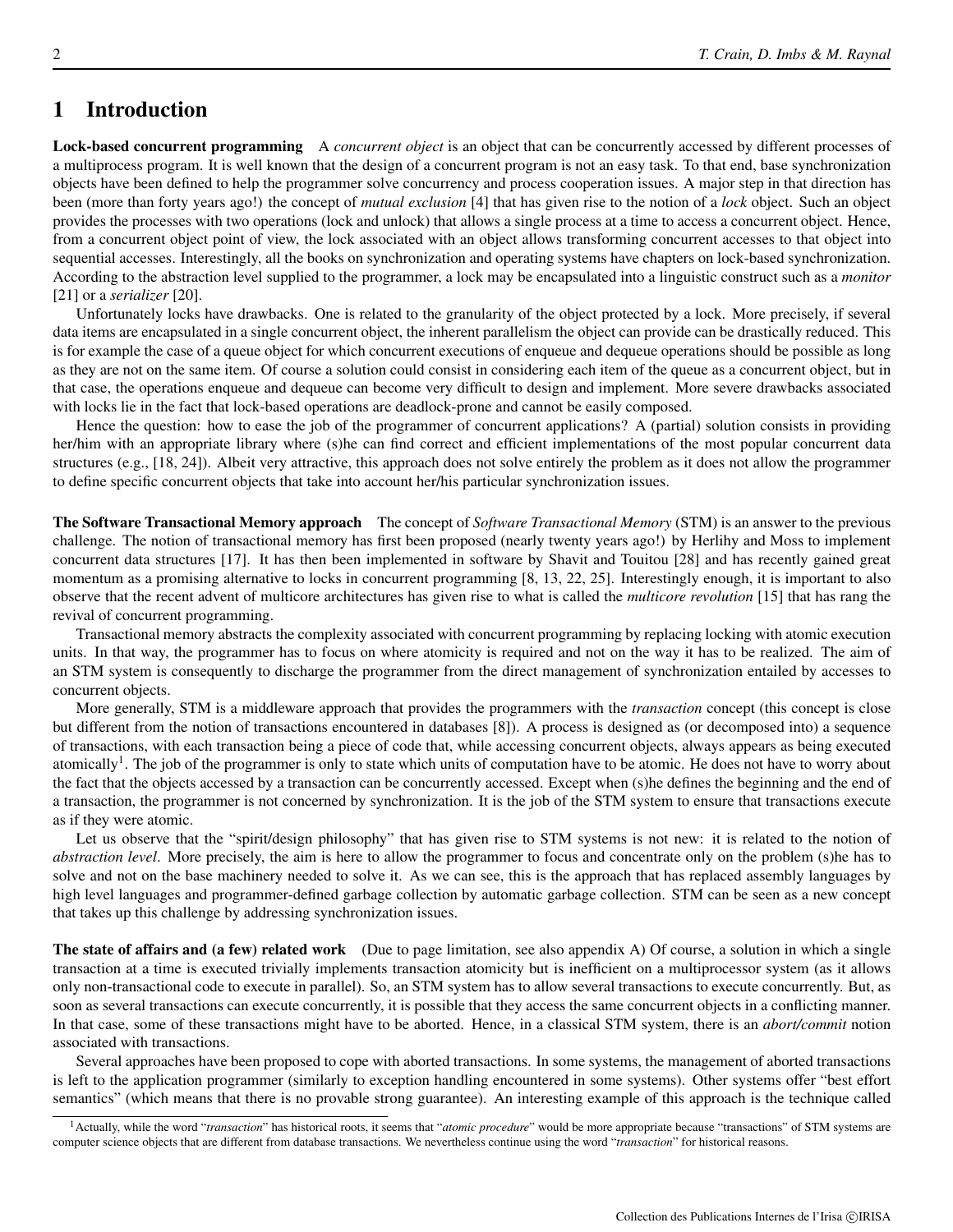*steal-on-abort* [1]. Its base principle is the following one. If a transaction T1 is aborted due to a conflict with a transaction T2, T1 is assigned to the processor that executed  $T2$  in order to prevent a new conflict between  $T1$  and  $T2$ .

Another approach consists in designing schedulers that perform particularly well in appropriate workloads. As an example, the case of read-dominated workloads is deeply investigated in [2]. Yet another approach consists in enriching the system with a contention manager, the aim of which is to improve performance and ensure (best effort or provable) progress guarantees. An associated theory is described in [10]. Failure detector-based contention managers (and corresponding lower bounds) are described in [11]. A construction to execute parallel programs made up of *atomic blocks* that have to be dispatched to queues accessed by threads (logical processors) is presented in [29].

Aim of the paper The previous observations show that, contrarily to the initial hope, STM systems proposed so far do not entirely free the programmer from the management of synchronization-related issues or they require specific adaptation of both the compiler and the underlying scheduler. (Actually, the management of aborted transactions can be seen as the transactional counterpart of the deadlock management techniques - prevention/resolution - encountered in lock-based systems.) Ideally, an STM system should be such that, from the programmer point of view, each transaction invoked by a process is executed exactly once. Said differently, this means that, at the programming level, there should be no notion of abort/commit associated with a transaction. In that way, the programmer would really be concerned neither by the way synchronization is implemented, nor by the way transactions are executed<sup>2</sup>.

This paper is a step in that direction. From a conceptual point of view, it advocates that the abstraction level offered to the programmer and the technicalities needed at the implementation level have to be totally dissociated<sup>3</sup>: the programmer needs not to be aware of the way the underlying STM system works (i.e., similarly to the fact that deadlock management and parameter passing mechanisms associated with procedure calls are hidden to the programmer, abort/commit is an implementation-related notion that has to remain confined to the transaction implementation level).

Content of the paper The paper addresses the previous issue by presenting a construction (STM system) such that, at the programming level, every transaction invocation is executed exactly once. The notion of abort/commit is relegated to the implementation and not known to the programmer. As already indicated, the job of a programmer is to write her/his concurrent program in terms of cooperating sequential processes, each process being made up of a sequence of transactions (plus possibly some non-transactional code). At the programming level, any transaction invoked by a process is executed exactly once (similarly to a procedure invocation in sequential computing). Moreover, from a global point of view, any execution of the concurrent program is linearizable [19], meaning that all the transactions appear as if they have been executed one after the other in an order compatible with their real-time occurrence order. Hence, from the programmer point of view, the progress condition associated with an execution is a very classical one, namely, *starvationfreedom*.

The proposed construction can be seen as a *universal construction* for transaction-based concurrent programs. In addition to providing such a construction, an important aim of the paper is to investigate the design principles this construction relies on (efficiency issues are not part of our study). Interestingly, the fact that there is no abort/commit notion at the programming level and the very existence of this construction constitute an interesting feature which feeds the debate on the "liveness" of STM systems. Moreover, the proposed construction has a noteworthy feature: it is lock-free (in the sense it uses no lock).

In order to build such a construction, the paper assumes an underlying multiprocessor where the processors communicate through a shared memory that provides them with atomic read/write registers, compare&swap registers and fetch&increment registers.

As we will see, the underlying multiprocessor system consists of  $m$  processors and each processor is in charge of a subset of the n processes of the multiprocess program defined by the programmer. We say that a processor *owns* the corresponding processes in the sense that it has the responsibility of their individual progress. Given that, at the implementation level, a transaction may abort, the processor  $P_x$  owning the corresponding process  $p_i$  can require the help of the other processors in order that transaction be eventually committed. The implementation of this helping mechanism is at the core of the construction (similarly to the helping mechanism used to implement wait-free operations despite any number of process crashes [14]). As we will see, the main technical difficulties lie in ensuring that (1) the helping mechanism allows a transaction to be committed exactly once and (2) each processor  $P_x$  ensures the individual progress of each process  $p_i$  that it owns. As we can see, from a global point of view, the m processors have to cooperate in order to ensure a correct execution/simulation of the n processes.

Roadmap The paper is made up of 5 sections. Section 2 presents the model offered to the programmer and the underlying multiprocessor model on which the STM system is built. Section 3 presents the universal construction (STM system) for transaction-based concurrent programs. Section 4 proves its correctness. Finally, Section 5 concludes the paper by discussing additional features of the proposed construction.

 ${}^{2}$ It is nevertheless important to notice that while a transaction can access local variables and concurrent objects, we assume here that it does not issue inputs/outputs. Those are done in the non-transactional code of the corresponding process. Hence a transaction is somewhat restricted in what it can do.

 ${}^{3}$ It is important to notice that such an approach is adopted in some systems where the abort/commit notion is unknown to the programmer and the pair "compiler + scheduler" is designed in such a way that every transaction is "practically always" eventually executed [6].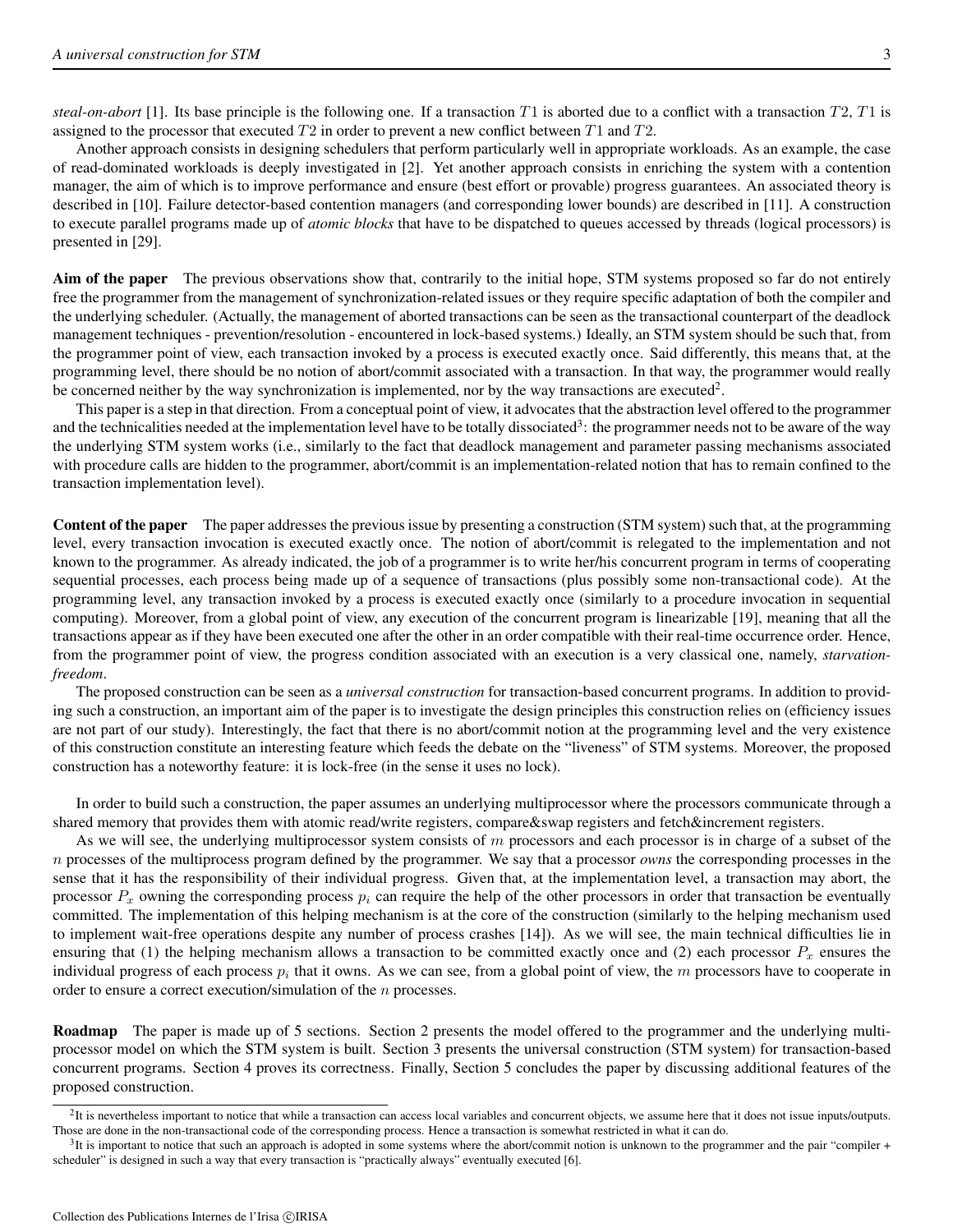## 2 Computation models

This section presents the programming model offered to the programmers and the underlying multiprocessor model on top of which the universal STM system is built.

### 2.1 The user programming model

The program written by the user is made up of n sequential processes denoted  $p_1, ..., p_n$ . Each process is a sequence of transactions in which two consecutive transactions can be separated by non-transactional code. Both transactions and non-transactional code can access concurrent objects.

Transactions A transaction is an atomic unit of computation (atomic procedure) that can access concurrent objects called t-objects. "Atomic" means that (from the programmer's point of view) a transaction appears as being executed instantaneously at a single point of the time line (between its start event and its end event) and no two transactions are executed at the same point of the time line. It is assumed that, when executed alone, a transaction always terminates.

Non-transactional code Non-transactional code is made up of statements for which the user does not require them to appear as being executed as a single atomic computation unit. This code usually contains input/output statements (if any). Non-transactional code can also access concurrent objects. These objects are called nt-objects.

Concurrent objects Concurrent objects shared by processes (user level) are denoted with small capital letters. It is assumed that a concurrent object is either an *nt*-object or a *t*-object (not both). Moreover, each concurrent object is assumed to be linearizable.

The atomicity property associated with a transaction guarantees that all its accesses to *t*-objects appear as being executed atomically. As each concurrent object is linearizable (i.e., atomic), the atomicity power of a transaction is useless if the transaction accesses once a single t-object. Hence encapsulate accesses to concurrent objects in a single transaction is "meaningful" only if that transaction accesses several objects or accesses the same object several times (as in a Read/Modify/Write operation).

As an example let us consider a concurrent queue (there are very efficient implementation of such an object, e.g., [24]). If the queue is always accessed independently of the other concurrent objects, its accesses can be part of non-transactional code and this queue instance is then an  $nt$ -object. Differently, if the queue is used with other objects (for example, when moving an item from a queue to another queue) the corresponding accesses have to be encapsulated in a transaction and the corresponding queue instances are then t-objects.

Semantics As already indicated the properties offered to the user are (1) linearizability (safety) and (2) the fact that each transaction invocation entails exactly one execution of that transaction (liveness).

### 2.2 The underlying system model

The underlying system is made up of m processors (simulators) denoted  $P_1$ , ...,  $P_m$ . We assume  $n \geq m$ . The processors communicate through shared memory that consists of single-writer/multi-reader (1WMR) atomic registers, compare&swap registers and fetch&increment registers.

Notation The objects shared by the processors are denoted with capital italic letters. The local variables of a processor are denoted with small italic letters.

**Compare&swap register** A compare&swap register X is an atomic object that provides processors with a single operation denoted X.Compare $\&$ Swap(). This operation is a conditional write that returns a boolean value. Its behavior can be described by the following statement:

```
operation X. Compare & Swap(old, new):
         if X = old then X \leftarrow new; return(true) else return(false) end if.
```
Fetch & increment register A fetch & increment register X is an atomic object that provides processors with a single operation, denoted  $X$ .Fetch&Increment(), that adds 1 to  $X$  and returns its new value.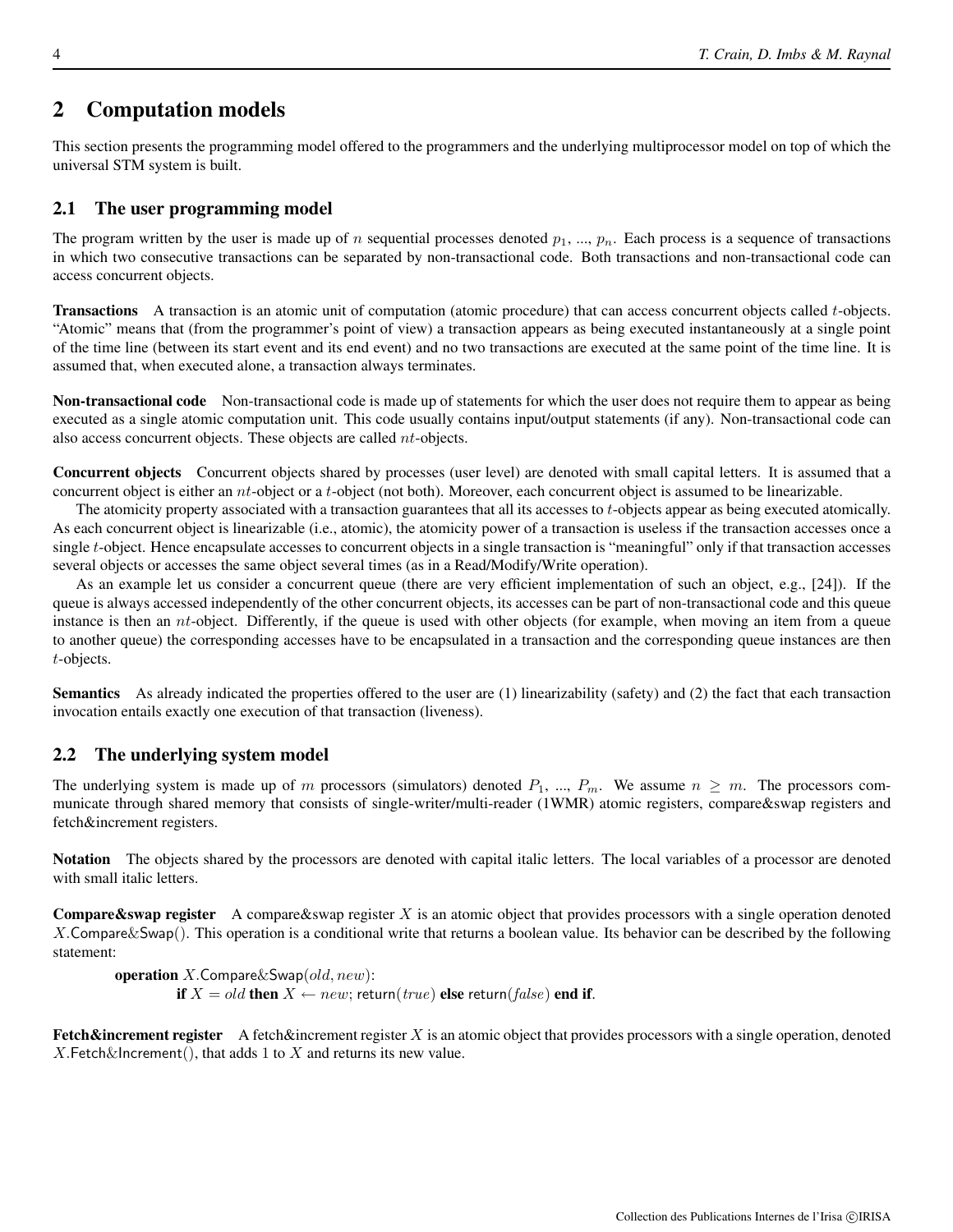### 3 A universal construction for STM systems

This section describes the proposed universal construction. It first introduces the control variables shared by the  $m$  processors and then describes the construction. As already indicated, its design is based on simple principles: (1) each processor is assigned a subset of processes for which it is in charge of their individual progress; (2) when a processor does not succeed in executing and committing a transaction issued by a process it owns, it requires help from the other processors; (3) the state of the t-objects accessed by transactions is represented by a list that is shared by the processors (similarly to [14]).

Without loss of generality, the proposed construction considers that the concurrent objects shared by transactions  $(t$ -objects) are atomic read/write objects. Extending to more sophisticated linearizable concurrent objects is possible. We limit our presentation to atomic read/write objects to keep it simpler.

#### 3.1 Control variables shared by the processors

Each processor has local variables. Those will be described when presenting the construction. This section presents the shared variables used by the processors to execute the multiprocess program.

Pointer notation Some variables manipulated by processors are pointers. The following notation is associated with pointers. Let PT be a pointer variable.  $\downarrow$  PT denotes the object pointed to by PT. let OB be an object.  $\uparrow$  OB denotes a pointer to OB. Hence,  $\uparrow (\downarrow PT) = PT$  and  $\downarrow (\uparrow OB) = OB$ .

**Process ownership** Each processor  $P_x$  is assigned a set of processes for which it has the responsibility of ensuring individual progress. A process  $p_i$  is assigned to a single processor. We assume here a static assignment. (It is possible to consider a dynamic process assignment. This would require an appropriate underlying scheduler. We do not consider such a possibility here in order to keep the presentation simple.)

The process assignment is defined by an array  $OWNED$  BY  $[1..m]$  such that  $OWNED$  BY  $[x]$  contains the identities of the processes "owned" by processor  $P_x$ . As we will see below the owner  $P_x$  of process  $p_i$  can ask other processors to help it execute the last transaction issued by  $p_i$ .

Representing the state of the t-objects As previously indicated, at the processor (simulation) level, the state of t-objects program is represented by a list of descriptors such that each descriptor is associated with a transaction that has been committed.

FIRST is a compare&swap register containing a pointer to the first descriptor of the list. Initially FIRST points to a list containing a single descriptor associated with a fictitious transaction that gives an initial value to each  $t$ -object. Let  $DESCR$  be the descriptor of a (committed) transaction  $T$ . It has the following four fields.

- DESCR.next and DESCR.prev are pointers to the next and previous items of the list.
- DESCR, tid is the identity of T. It is a pair  $\langle i, t \rangle$  where i is the identity of the process that issued the transaction and  $t \rangle$  is its sequence number (among all transactions issued by  $p_i$ ).
- DESCR ws is a set of pairs  $\langle x, v \rangle$  stating that T has written v into the concurrent object X.
- DESCR.local\_state is the local state of the process  $p_i$  just before the execution of the transaction that follows T in its code.

**Helping mechanism: the array** LAST\_CMT[1..m, 1..n] This array is such that LAST\_CMT[x, i] contains the sequence number of  $p_i$ 's last committed transaction as known by processor  $P_x$ . LAST\_CMT[x, i] is written only by  $P_x$ . Is initial value is 0.

**Helping mechanism: logical time** CLOCK is an atomic fetch&increment register initialized to 0. It is used by the helping mechanism to associate a logical date with a transaction that has to be helped. Dates define a total order on these transactions. They are used to ensure that any helped transaction is eventually committed.

**Helping mechanism: the array**  $STATE[1..n]$  This array is such that  $STATE[i]$  describes the current state of the execution (simulation) of process  $p_i$ . It has four fields.

- $STATE[i].tr\_sn$  is the sequence number of the next transaction to be issued by  $p_i$ .
- $STATE[i].local\_state$  contains the local state of  $p_i$  immediately before the execution of its next transaction (whose sequence number is currently kept in  $STATE[i].tr\_sn$ .
- STATE[i].help\_date is an integer (date) initialized to  $+\infty$ . The processor  $P_x$  (owner of process  $p_i$ ) sets STATE[i].help\_date to the next value of CLOCK when it requires help from the other processors in order the last transaction issued by  $p_i$  be eventually committed.
- $STATE[i].last\_ptr$  contains a pointer to a descriptor of the transaction list (its initial value is  $FIRST$ ).  $STATE[i].last\_ptr = pt$ means that, if the transaction identified by  $\langle i, STATE[i].tr\_sn \rangle$  belongs to the list of committed transactions, it appears after the transaction pointed to by pt.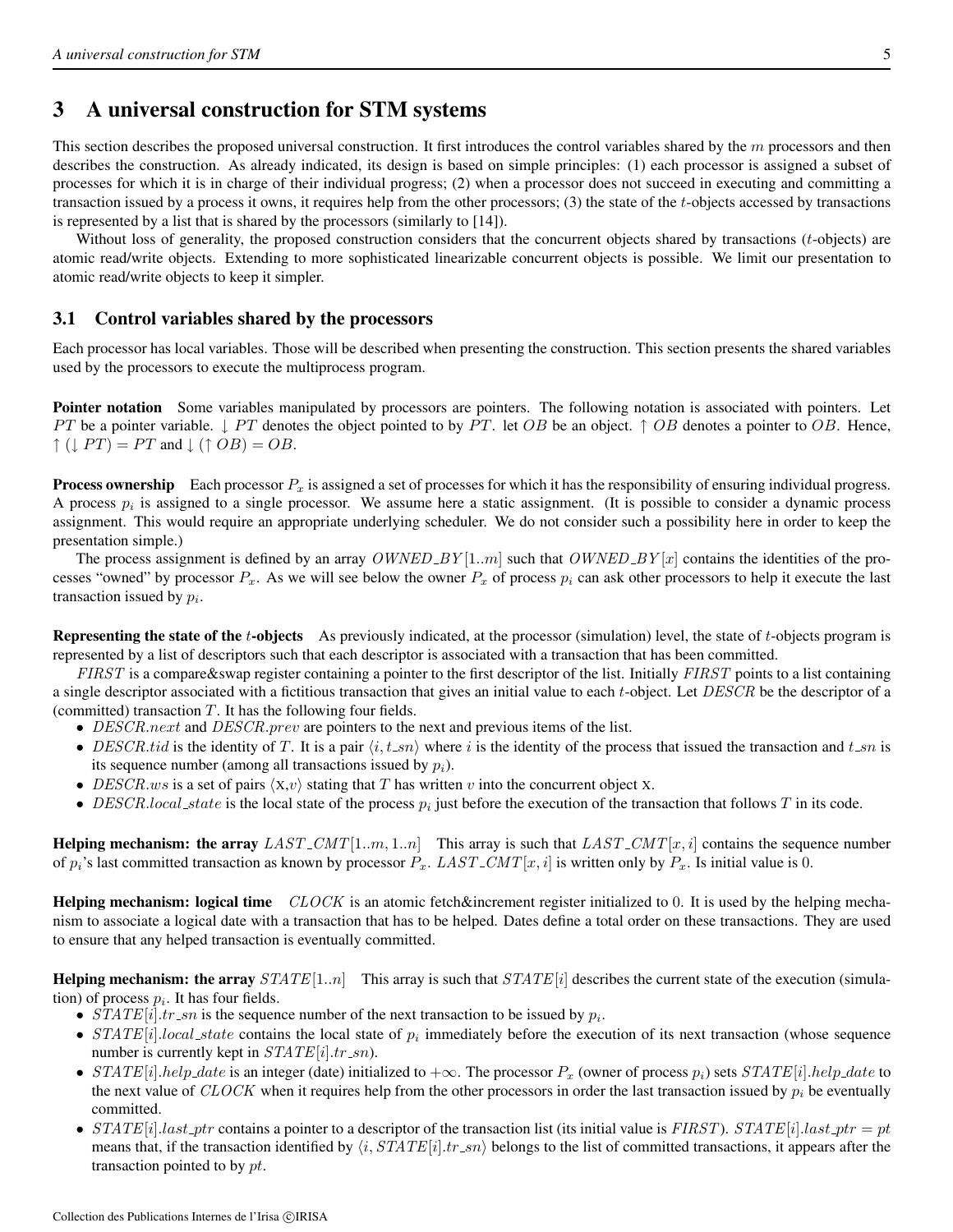#### 3.2 How the *t*-objects and  $nt$ -objects are represented

Let us remember that the t-objects and nt-objects are the objects accessed by the processes of the application program. The  $nt$ -objects are directly implemented in the memory shared by the processors and consequently their operations access directly that memory.

Differently, the values of the  $t$ -objects are kept in the  $ws$  field of the descriptors associated with committed transactions (these descriptors define the list pointed to by FIRST). More precisely, we have the following.

- A write of a value v into a t-object X by a transaction appears as the pair  $\langle X, v \rangle$  contained in the field ws of the descriptor that is added to the list when the corresponding transaction is committed.
- A read of a t-object X by a transaction is implemented by scanning downwards (from the end towards  $FIRST/INST$ ) the descriptor list until encountering the first pair  $\langle X, v \rangle$ , the value v being then returned by the read operation. It is easy to see that the values read by a transaction are always mutually consistent (if the values  $v$  and  $v'$  are returned by the reads of X and Y issued by the same transaction, then the first value read was not overwritten when the second one was read).

#### 3.3 Behavior of a processor: initialization

Initially a processor  $P_x$  executes the code of each process  $p_i$  it owns until its first transaction and then initializes accordingly the atomic register  $STATE[i]$ . Then  $P_x$  invokes select( $OWNED_BY[x]$ ) that returns it the identity of a process it owns and assigns it to its local variable  $my.next\_proc$ . It also initializes local variables whose role will be explained later. This is described in Figure 1.

The function select(set) is *fair* in the following sense: if it is invoked infinitely often with  $i \in set$ , then i is returned infinitely often (this can be easily implemented). Moreover, select( $\emptyset$ ) =  $\bot$ .

```
for each i \in \textit{OWNED\_BY}[x] do
      execute p_i until the beginning of its first transaction;
      STATE[i] \leftarrow \langle 1, p_i's current local state, +\infty, FIRSTend for;
my.next\_proc \leftarrow select(OWNED\_BY[x]);k1<sub>counter</sub> \leftarrow 0; my last_cmt is a pointer initialized to FIRST.
```
Figure 1: Initialization for processor  $P_x$  ( $1 \le x \le m$ )

#### 3.4 Behavior of a processor: main body

The behavior of a processor  $P_x$  is described in Figure 2. This behavior consists of a while loop that terminates when all transactions issued by the processes owned by  $P_x$  have been successfully executed. This behavior can be decomposed into 4 parts.

Select the next transaction to execute (Lines 01-11) Processor  $P_x$  first reads (asynchronously) the current progress of each process and selects accordingly a process (lines 01-02). The procedure select next process() (whose details will be explained later) returns it the identity i of the process for which  $P_x$  has to execute the next transaction. This process  $p_i$  can be a process owned by  $P_x$  or a process whose owner  $P_y$  requires the other processors to help it execute its next transaction.

Next,  $P_x$  initializes local variables in order to execute  $p_i$ 's next transaction in the appropriate correct context (lines 03-05). Before entering a speculative execution of the transaction,  $P_x$  first looks to see if it has not yet been committed (lines 07-11). To that end,  $P_x$ scans the list of committed transactions. Thanks to the pointer value kept in  $STATE[i].last\_ptr$ , it is useless to scan the list from the beginning: instead the scan may start from the transaction descriptor pointed to by *current* = state[i].last\_ptr. If  $P_x$  discovers that the transaction has been previously committed it sets the boolean *committed* to true.

It is possible that, while the transaction is not committed,  $P_x$  loops forever in the list because the predicate ( $\downarrow current$ ).next =  $\perp$ is never true. This happens when new committed transactions (different from  $P<sub>x</sub>$ 's transactions) are repeatedly and infinitely added to the list. The procedure prevent endless looping() (line 07) is used to prevent such an infinite looping. Its details will be explained later.

**Speculative execution of the selected transaction** (Lines 12-17) The identity of the transaction selected by  $P_x$  is  $\langle i, i\_tr\_sn \rangle$ . If, from  $P_x$ 's point of view, this transaction is not committed,  $P_x$  simulates locally its execution (lines 13-17). The set of concurrent t-objects read by  $p_i$  is saved in  $P_x$ 's local set lrs, and the pairs  $\langle Y, v \rangle$  such that the transaction issued Y.write(v) are saved in the local set ws. This is a transaction's speculative execution by  $P_x$ .

Try to commit the transaction (Lines 18-32) If  $P_x$  has performed a speculative execution of  $p_i$ 's last transaction, it tries to commit it by adding it to the descriptor list if certain conditions are satisfied. To that end,  $P_x$  enters a loop (lines 19-24). There are two reasons not to try to commit the transaction.

• The first is when the transaction has already been committed. If this is the case, the transaction appears in the list of committed transactions (scanned by the pointer current, lines 21-22).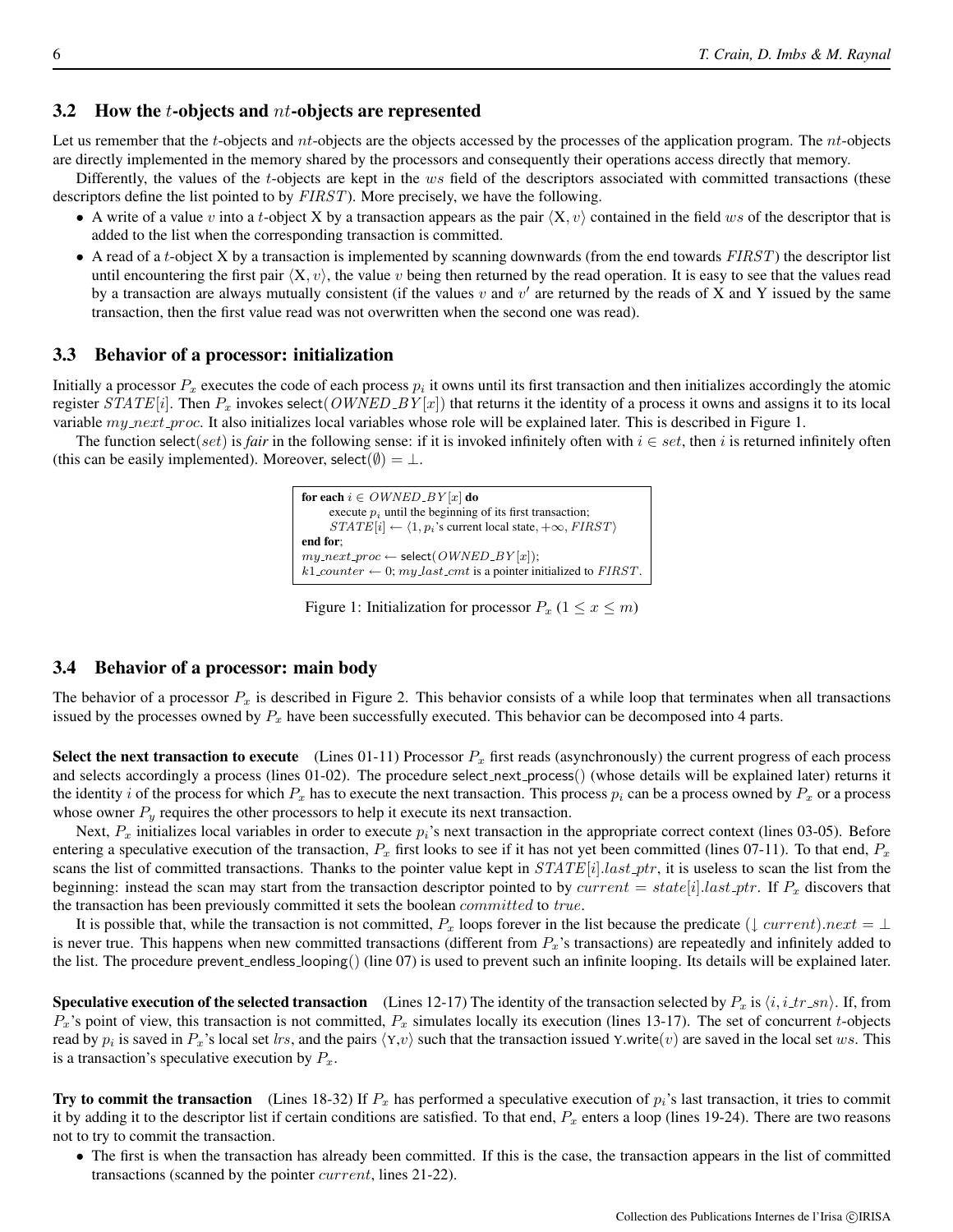while  $(my.next\_proc \neq \bot)$  do  $% -$  Selection phase (01)  $state[1..n] \leftarrow [STATE[1], \cdots, STATE[n]];$  $(02)$  *i* ← select\_next\_process(); (03)  $i\_local\_state \leftarrow state[i].local\_state; i\_tr\_sn \leftarrow state[i].tr\_sn;$ (04)  $current \leftarrow state[i].last\_ptr; committed \leftarrow false;$ (05)  $k2 \text{counter} \leftarrow 0$ ; after my last cmt  $\leftarrow$  false; (06) while  $\left( \begin{array}{c} (\downarrow current).next \neq \bot \end{array} \right) \wedge (\neg committed)$  ) do (07) prevent\_endless\_looping(*i*);<br>(08) **if** (( $\downarrow$  *current*).*tid* =  $\langle i, i_t t \rangle$ if  $((\downarrow current).tid = \langle i, i\_tr\_sn \rangle)$ (09) then committed  $\leftarrow true$ ; i\_local\_state  $\leftarrow$  ( $\downarrow current$ ).local\_state end if; (10) current  $\leftarrow$  ( $\downarrow$  current).next (11) end while; (12) if  $(\neg committed)$  then  $% -$  Simulation phase (13) execute the *i\_tr\_sn*-th transaction of  $p_i$ : the value of X.read() is obtained (14) by scanning downwards the transaction list (starting from *current*): by scanning downwards the transaction list (starting from *current*); (15)  $p_i$ 's local variables are read from (written into)  $P_x$ 's local memory (namely, *i* local state); (16) The set of shared objects read by the current transaction are saved in the set  $lrs$ ; (17) The pairs  $\langle Y, v \rangle$  such that the transaction issued Y.write(v) are saved in the set ws;  $% -$  Try to commit phase (18) overwritten  $\leftarrow$  false; (19) while  $( \downarrow current) . next \neq \bot ) \land (\neg committed) )$  do (20) prevent\_endless\_looping $(i)$ ; (21) current  $\leftarrow$  ( $\downarrow$  current).next; (22) same as lines 08 and 09; (23) if  $(\exists x \in \text{lrs} : \langle x, -\rangle \in (\downarrow current).ws)$  then overwritten ← true end if (24) end while; (25) if  $(\neg committed \land (\neg overwritten \lor ws = \emptyset))$ (26) then allocate a new transaction descriptor *DESCR*;<br>(27)  $DESCR \leftarrow \langle \perp, current, \langle i, i\_tr\_sn \rangle, ws, i.$  $DESCR \leftarrow \langle \perp, current, \langle i, i\_tr\_sn \rangle, ws, i\_local\_state \rangle;$ (28) committed ← Compare&Swap(( $\downarrow current$ ).next,  $\perp$ ,  $\uparrow$  DESCR); (29) if  $(\neg committed)$  then disallocate DESCR end if (30) end if (31) end if; (32) if (committed) then LAST\_CMT[x, i]  $\leftarrow$  i\_tr\_sn end if;  $% -$  End of transaction -(33) if  $(i \in OWNED$ <sub>-B</sub> $Y[x]$ ) then  $(34)$  if  $(\neg committed)$ (35) then if  $(state[i].help\_date = +\infty)$  then (36)  $\text{helpdate} \leftarrow \text{Fetch\&Incr}(CLOCK);$ (37)  $STATE[i] \leftarrow \langle state[i].tr\_sn, state[i].local\_state, helpdate, state[i].last\_ptr \rangle$ (38) end if (39) else execute non-transactional code of  $p_i$  (if any) in the local context *i*-local state; (40) if (end of  $p_i$ 's code)<br>(41) then  $OWNED_{-l}$ then  $OWNED\_BY[x] \leftarrow OWNED\_BY[x] \setminus \{i\}$ (42) **else**  $STATE[i] \leftarrow \langle i\_tr\_sn + 1, i\_local\_state, +\infty, current \rangle$ (43) end if; (44)  $my\_last\_cnt \leftarrow \uparrow DESCR; my\_next\_proc \leftarrow select(OWNED\_BY[x])$ (45) end if (46) end if end while.

Figure 2: Algorithm for processor  $P_x$  ( $1 \le x \le m$ )

• The second is when the transaction is not an update transaction and it has read a t-object that has then been overwritten (by a committed transaction). This is captured by the predicate at line 23.

Then, if (a) the transaction has not yet been committed (as far as  $P_x$  knows) and (b1) no t-object read has been overwritten or (b2) the transaction is read-only, then  $P_x$  tries to commit its speculative execution of this transaction (line 25). To that end, it first creates a new descriptor DESCR, updates its fields with the data obtained from its speculative execution (line 27) and then tries to add it to the list. To perform the commit,  $P_x$  issues Compare&Swap(( $\downarrow current$ ).next,  $\perp$ ,  $\uparrow$  DESCR). It is easy to see that this invocation succeeds if and only if current points to the last descriptor of the list of committed transactions (line 28).

Finally,  $P_x$  updates  $LIST\_CMT[x, i]$  if the transaction has been committed (line 32).

Use the ownership notion to ensure the progress of each process (Lines 33-46) The last part of the description of  $P_x$ 's behavior concerns the case where  $P_x$  is the owner of the process  $p_i$  that issued the current transaction selected by  $P_x$  (determined at line 03). This means that  $P_x$  is responsible for guaranteeing the individual progress of  $p_i$ . There are two cases.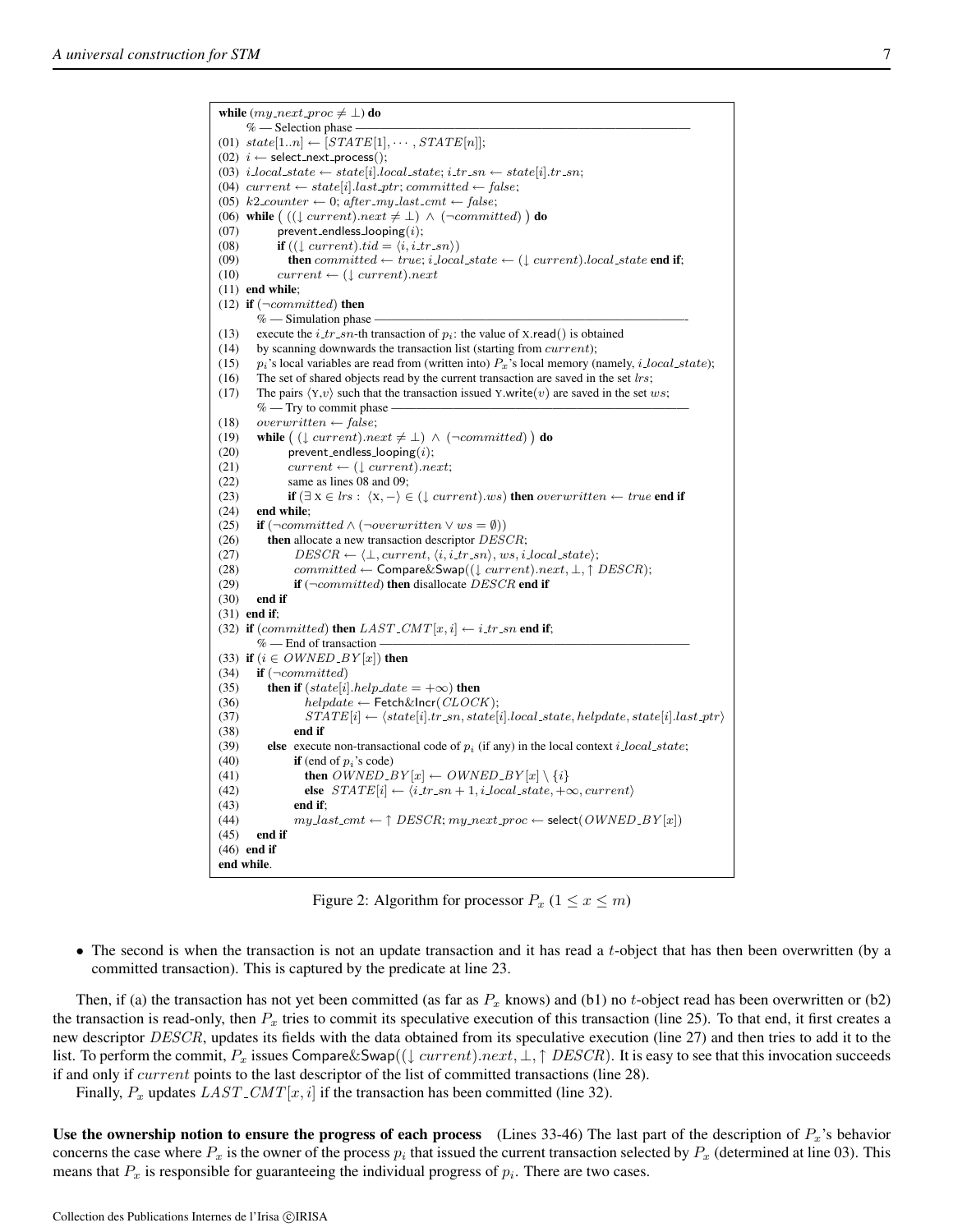- If committed is equal to false,  $P_x$  requires help from the other processors in order  $p_i$ 's transaction be eventually committed. To that end, it assigns (if not yet done) the next date value to  $STATE[i].help\_date$  (lines 35-38). Then,  $P_x$  proceeds to the next loop iteration. (Let us observe that, in that case,  $my\_next\_proc$  is not modified.)
- If committed is equal to true, as  $P_x$  is responsible of  $p_i$ 's progress, its executes the non-transactional code (if any) that appears after the transaction (line 39). Then, if  $p_i$  has terminated, i is suppressed from OWNED BY [x] (line 41). Otherwise,  $P_x$  updates  $STATE[i]$  in order it contains the information required to execute the next transaction of  $p_i$  (line 42). Finally, before re-entering the main loop,  $P_x$  updates the pointer  $my\text{-}last\text{-}cnt$  (see below) and  $my\text{-}next\text{-}proc$  in order to ensure the progress of the next process it owns (line 44).

#### 3.5 Behavior of a processor: starvation prevention

Any transaction issued by a process has to be eventually executed by a processor and committed. To that end, the helping mechanism introduced previously has to be enriched in order no processor (a) neither permanently helps only processes owned by other processors (b) nor loops forever in an internal while loop (lines 06-11 or 19-24). The first issue is solved by procedure select\_next\_process() while the second issue is solved by the procedure prevent\_endless\_ $looping()$ .

Each of these procedures uses an integer value (resp.,  $K1$  and  $K2$ ) as a threshold on the length of execution periods. These periods are measured with counters (resp.,  $k1$  *counter* and  $k2$  *counter*). When one of these periods attains its threshold, the corresponding processor requires help for its pending transaction. The values  $K1$  and  $K2$  can be arbitrary. They could be tuned or even defined dynamically in order to make the construction more efficient.

**The procedure** select next process() This operation is described in Figure 3. It is invoked at line 02 of the main loop and returns a process identity. Its aim is to allow the invoking processor  $P_x$  to eventually make progress for each of the processes it owns.

The problem that can occur is that a processor  $P_x$  can permanently help other processors execute and commit transactions of the processes they own, while none of the processes owned by  $P_x$  is making progress. To prevent this bad scenario from occurring, a processor  $P_x$  that does not succeed in having its current transaction executed and committed during a "too long" period, requires help from the other processors.

| <b>procedure</b> select_next_process() returns (process id) = |                                                                                                             |  |
|---------------------------------------------------------------|-------------------------------------------------------------------------------------------------------------|--|
|                                                               | (101) let set $= \{ i   (state[i].help\_date \neq +\infty) \land  \}$                                       |  |
|                                                               | $((\forall y: LAST\_CMT[y, i] < state[i].tr\_sn) \lor (i \in OWNED\_BY[x]))$ ;                              |  |
| (102)                                                         | if $(set = \emptyset)$                                                                                      |  |
| (103)                                                         | <b>then</b> $i \leftarrow my\_next\_proc; k1\_counter \leftarrow 0$                                         |  |
| (104)                                                         | else $i \leftarrow \min(set)$ computed with respect to transaction help dates;                              |  |
| (105)                                                         | <b>if</b> $(i \in OWNED\_BY[x])$                                                                            |  |
| (106)                                                         | <b>then</b> $k1$ -counter $\leftarrow 0$                                                                    |  |
| (107)                                                         | else $k1$ -counter $\leftarrow k1$ -counter $+1$ :                                                          |  |
| (108)                                                         | if $(k1$ <sub>counter</sub> $> K1$ ) then                                                                   |  |
| (109)                                                         | <b>let</b> $j = my\_next\_proc$ ;                                                                           |  |
| (110)                                                         | <b>if</b> $(state[j].help\_date = +\infty)$ then                                                            |  |
| (111)                                                         | $helpdate \leftarrow \textsf{Fetch\&Incr}(CLOCK);$                                                          |  |
| (112)                                                         | $STATE[j] \leftarrow \langle state[j].tr\_sn, state[j].local\_state, help date, state[j].last\_ptr \rangle$ |  |
| (113)                                                         | end if:                                                                                                     |  |
| (114)                                                         | $k1$ <sub>counter</sub> $\leftarrow 0$                                                                      |  |
| (115)                                                         | end if                                                                                                      |  |
| (116)                                                         | end if                                                                                                      |  |
| (117)                                                         | end if:                                                                                                     |  |
| (118)                                                         | return $(i)$ .                                                                                              |  |

Figure 3: The procedure select\_next\_process()

This is realized as follows.  $P_x$  first computes the set set of processes  $p_i$  for which help has been required (those are the processes whose help date is  $\neq +\infty$ ) and (as witnessed by the array LAST CMT) no processor has yet publicized the fact that their last transactions have been committed or  $p_i$  is owned by  $P_x$  (line 101). If set is empty (no help is required), select\_next\_process() returns the identity of the next process owned by  $P_x$  (line 103). If set  $\neq \emptyset$ , there are processes to help and  $P_x$  selects the identity i of the process with the oldest help date (line 104). But before returning the identity i (line 118),  $P_x$  checks if it has been waiting for a too long period before having its next transaction executed. There are then two cases.

- If  $i \in OWNED\_BY[x]$ ,  $P_x$  has already required help for the process  $p_i$  for which it strives to make progress. It then resets the counter  $k1$  *counter* to 0 and returns the identity i (line 106).
- If  $i \notin OWNED\_BY[x]$ ,  $P_x$  first increases k1 *counter* (line 107) and checks if it attains its threshold K1. If this is the case, the logical period of time is too long (line 109) and consequently (if not yet done)  $P_x$  requires help for the last transaction of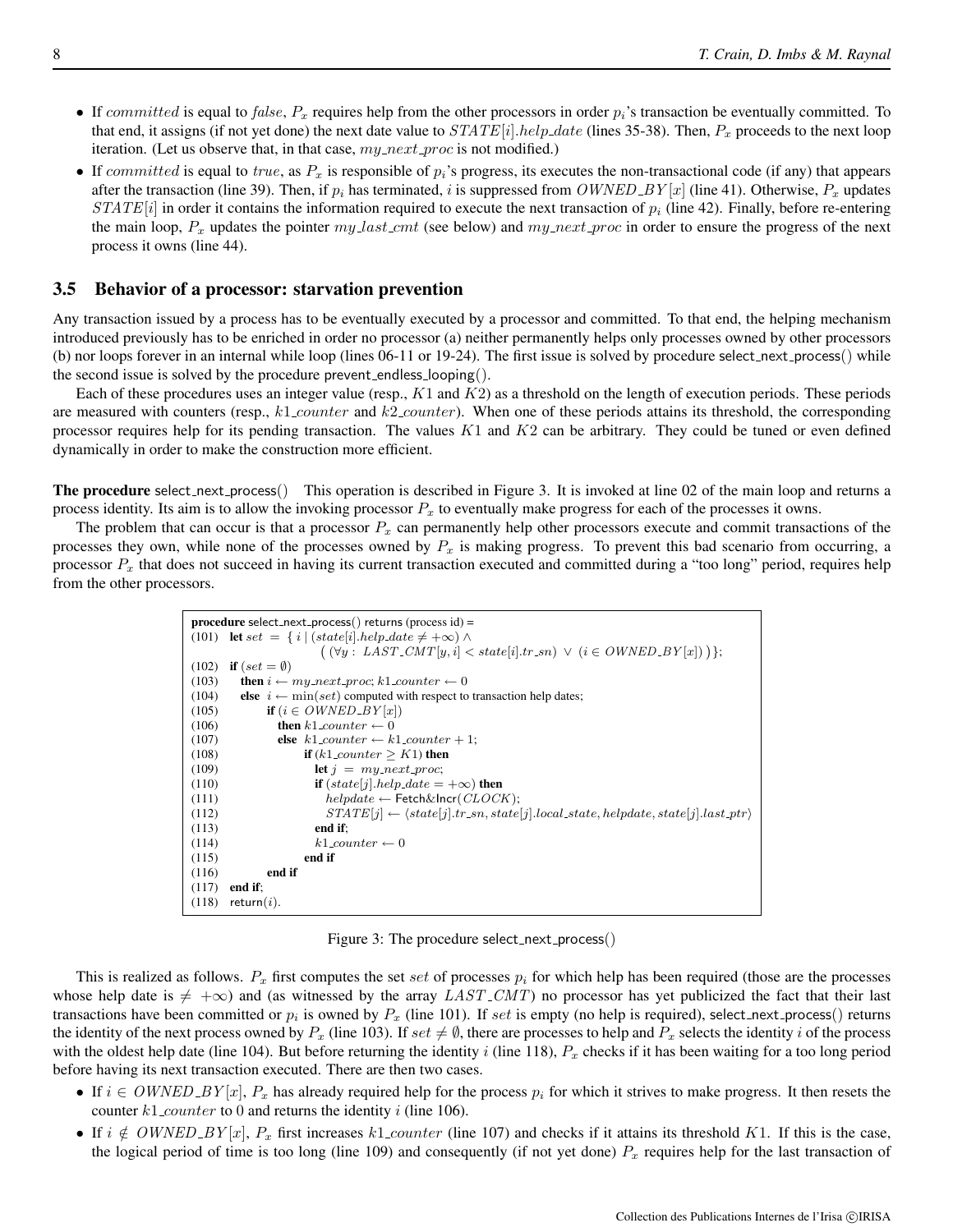the process  $p_j$  (such that  $my\_next\_proc = j$ ). As we have seen, "require help" is done by assigning the next clock value to  $STATE[j].help\_date$  (lines 109-113). In that case,  $P_x$  also resets k1 *counter* to 0 (line 114).

|       | <b>procedure</b> prevent_endless_looping $(i)$ ;<br>(201) if $(i \in OWNED\_BY[x])$ then                             |
|-------|----------------------------------------------------------------------------------------------------------------------|
| (202) | <b>if</b> (current has bypassed my_last_cmt) <b>then</b> $k2$ _counter $\leftarrow k2$ _counter $+1$ <b>end if</b> ; |
| (203) | <b>if</b> $((k2 \text{counter} > K2) \wedge (state[i].help\_date = +\infty))$                                        |
| (204) | <b>then</b> $helpdate \leftarrow \text{Fetch\&Incr}(CLOCK);$                                                         |
| (205) | $STATE[i] \leftarrow \langle state[i].tr\_sn, state[i].local\_state, helpdate, state[i].last\_ptr \rangle$           |
| (206) | end if                                                                                                               |
| (207) | end if.                                                                                                              |

Figure 4: Procedure prevent\_endless\_looping()

**The procedure** prevent endless looping() As indicated, the aim of this procedure, described in Figure 4, is to prevent a processor  $P_x$ from endless looping in an internal while loop (lines 05-09 or 17-21).

The time period considered starts at the last committed transaction issued by a process owned by  $P_x$ . It is measured by the number of transactions committed since then. The beginning of this time period is determined by  $P_x$ 's local pointer  $my\text{.last}$  (which is initialized to  $FIRST$  and updated at line 44 of the main loop after the last transaction of a process owned by  $P_x$  has been committed.)

The relevant time period is measured by processor  $P_x$  with its local variable  $k2$ -counter. If the process  $p_i$  currently selected by select\_next\_process() is owned by  $P_x$  (line 201),  $P_x$  requires help for  $p_i$  when this period attains K2 (lines 203-206). In that way, the transaction issued by that process will be executed and committed by other processors and (if not yet done) this will allow  $P_x$  to exit the while loop because its local boolean variable *committed* will then become true (line 09 of the main loop).

### 4 Proof of the STM construction

Let PROG be a transaction-based n-process concurrent program. The proof of the universal construction consists in showing that a simulation of PROG by m processors that execute the algorithms described in Figures 1-4 generates an execution of PROG. Due to page limitation, the proof is given in Appendix B.

## 5 A short discussion to conclude

The aim of the universal construction that has been presented was to demonstrate and investigate this type of construction for transactionbased multiprocess programs. (Efficiency issues would deserve a separate investigation.) To conclude, we list here a few additional noteworthy properties of the proposed construction.

- The construction is for the family of transaction-based concurrent programs that are time-free (i.e., the semantics of which does not depend on real-time constraints).
- The construction is lock-free and works whatever the concurrency pattern (i.e., it does not require concurrency-related assumption such as obstruction-freedom). It works for both finite and infinite computations and does not require specific scheduling assumptions. Moreover, it is independent of the fact that processes are transaction-free (they then share only  $nt$ -objects), do not have non-transactional code (they then share only t-objects accessed by transactions) or have both transactions and non-transactional code.
- The helping mechanism can be improved by allowing a processor to require help for a transaction only when some condition is satisfied. These conditions could be general or application-dependent. They could be static or dynamic and be defined in relation with an underlying scheduler or a contention manager. The construction can also be adapted to benefit from an underlying scheduling allowing the owner of a process to be dynamically defined.

It could also be adapted to take into account *irrevocable* transactions [27, 31]. Irrevocability is an implementation property which can be demanded by the user for some of its transactions. It states that the corresponding transaction cannot be aborted (this can be useful when one wants to include inputs/outputs inside a transaction; notice that, in our model, inputs/outputs appear in non-transactional code).

• We have considered a failure-free system. It is easy to see that, in a crash-prone system, the crash of a processor entails only the crash of the processes it owns. The processes owned by the processors that do not crash are not prevented from executing.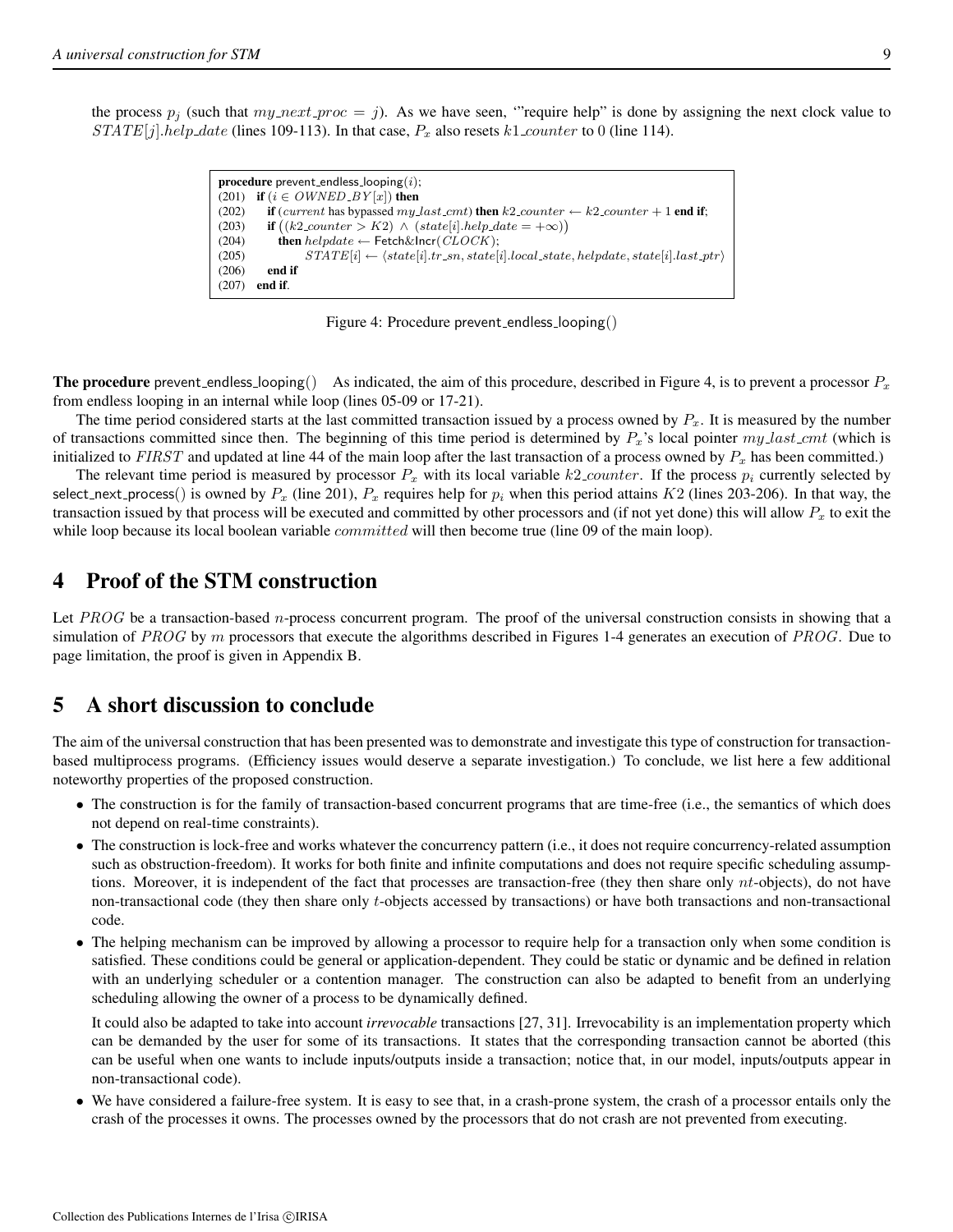In addition to the previous properties, the proposed construction helps better understand the atomicity feature offered by STM systems to users in order to cope with concurrency issues. Interestingly this construction has some "similarities" with general constructions proposed to cope with the net effect of asynchrony, concurrency and failures, such as the BG simulation [3] (where there are simulators that execute processes) and Herlihy's universal construction to build wait-free objects [14] (where an underlying list of consensus objects used to represent the state of the constructed object lies at the core of the construction). The study of these similarities would deserve a deeper investigation.

## **References**

- [1] Ansar M., Lujan M., Kotselidis Ch., Jarvis K., Kirkham Ch. and Watson Y., Steal-on-abort: Dynamic Transaction Reordering to Reduce Conflicts ´ in Transactional Memory. *4th Int'l ACM Sigplan Conference on High Performance Embedded Architectures and Compilers (HiPEAC'09)*, ACM Press, pp. 4-18, 2009.
- [2] Attiya H. and Milani A., Transactional Scheduling for Read-Dominated Workloads. *13th Int'l Conference on Principles of Distributed Systems (OPODIS'09)*, Springer Verlag LNCS #5923, pp. 3-17, 2009.
- [3] Borowsky E. and Gafni E., Generalized FLP Impossibility Results for t-Resilient Asynchronous Computations. *Proc. 25th ACM Symposium on Theory of Computing (STOC'93)*, ACM Press, pp. 91-100, 1993.
- [4] Dijkstra E.W.D., Solution of a Problem in Concurrent Programming Control. *Communications of the ACM*, 8(9):69, 1968.
- [5] Dragojević A., Guerraoui R. and Kapałka M., Stretching Transactional Memory. Proc. Int'l 2009 ACM SIGPLAN conference on Programming *language design and implementation (PLDI '09)*, ACM Press, pp. 155-165, 2009.
- [6] Felber P., Compiler Support for STM Systems. Lecture given at the *TRANSFORM Initial Training School*, University of Rennes 1 (France), 7-11 February 2011.
- [7] Felber P., Fetzer Ch. and Riegel T., Dynamic Performance Tuning of Word-Based Software Transactional Memory. *Proc. 13th Int'l ACM SIG-PLAN Symposium on Principles and Practice of Parallel Programming (PPoPP'08)* , ACM Press,pp. 237-246, 2008.
- [8] Felber P., Fetzer Ch., Guerraoui R. and Harris T., Transactions are Coming Back, but Are They The Same? *ACM Sigact News, Distributed Computing Column*, 39(1):48-58, 2008.
- [9] Guerraoui R., Henzinger Th. A. and Singh V., Permissiveness in Transactional Memories. *Proc. 22nd Int'l Symposium on Distributed Computing (DISC '08)* , Springer-Verlag, LNCS#5218, pp. 305-319, 2008.
- [10] Guerraoui R., Herlihy M. and Pochon B., Towards a Theory of Transactional Contention Managers. *Proc. 24th Int'l ACM Symposium on Principles of Distributed Computing (PODC'05)*, ACM Press, pp. 258-264, 2005.
- [11] Guerraoui R., Kapałka M. and Kouznetsov P., The Weakest Failure Detectors to Boost Obstruction-freedom. *Distributed Computing*, 20(6):415- 433, 2008.
- [12] Guerraoui R. and Kapałka M., Principles of Transactional Memory. *Synthesis Lectures on Distributed Computing Theory*, Morgan & Claypool Publishers, 180 pages, 2010.
- [13] Harris T., Cristal A., Unsal O.S., Ayguade E., Gagliardi F., Smith B. and Valero M., Transactional Memory: an Overview. *IEEE Micro*, 27(3):8- 29, 2007.
- [14] Herlihy M.P., Wait-Free Synchronization. *ACM Transactions on Programming Languages and Systems*, 13(1):124-149, 1991.
- [15] Herlihy M.P. and Luchangco V., Distributed Computing and the Multicore Revolution. *ACM SIGACT News*, 39(1): 62-72, 2008.
- [16] Herlihy M., Luchangco V., Moir M. and Scherer III W.M., Software Transactional Memory for Dynamic-Sized Data Structures. *Proc. 22nd Int'l ACM Symposium on Principles of Distributed Computing (PODC'03)*, ACM Press, pp. 92-101, 2003.
- [17] Herlihy M.P. and Moss J.E.B., Transactional Memory: Architectural Support for Lock-free Data Structures. *Proc. 20th ACM Int'l Symposium on Computer Architecture (ISCA'93)*, ACM Press, pp. 289-300, 1993.
- [18] Herlihy M.P. and Shavit N., The Art of Multiprocessor Programming. *Morgan Kaufmann Pub.*, San Francisco (CA), 508 pages, 2008.
- [19] Herlihy M.P. and Wing J.M., Linearizability: a Correctness Condition for Concurrent Objects. *ACM Transactions on Programming Languages and Systems*, 12(3):463-492, 1990.
- [20] Hewitt C.E. and Atkinson R.R., Specification and Proof Techniques for Serializers. *IEEE Transactions on Software Engineering*, SE5(1):1-21, 1979.
- [21] Hoare C.A.R., Monitors: an Operating System Structuring Concept. *Communications of the ACM*, 17(10):549-557, 1974.
- [22] Larus J. and Kozyrakis Ch., Transactional Memory: Is TM the Answer for Improving Parallel Programming? *Communications of the ACM*, 51(7):80-89, 2008.
- [23] Maldonado W., Marlier P., Felber P., Lawall J., Muller G. and Revière E., Deadline-Aware Scheduling for Software Transactional Memory. 41th *IEEE/IFIP Int'l Conference on Dependable Systems and Networks 'DSN'11)*, IEEE CPS Press, June 2011.
- [24] Michael M.M. and Scott M.L., Simple, Fast and Practical Blocking and Non-Blocking Concurrent Queue Algorithms. *Proc. 15th Int'l ACM Symposium on Principles of Distributed Computing (PODC'96)*, ACM Press, pp. 267-275, 1996.
- [25] Raynal M., Synchronization is Coming Back, But Is It the Same? Keynote Speech. *IEEE 22nd Int'l Conference on Advanced Information Networking and Applications (AINA'08)*, pp. 1-10, 2008.
- [26] Rosenkrantz D.J., Stearns R.E. and Lewis Ph.M., System Level Concurrency Control for Distributed Database Systems. *ACM Transactions on Database Systems*, 3(2): 178-198, 1978.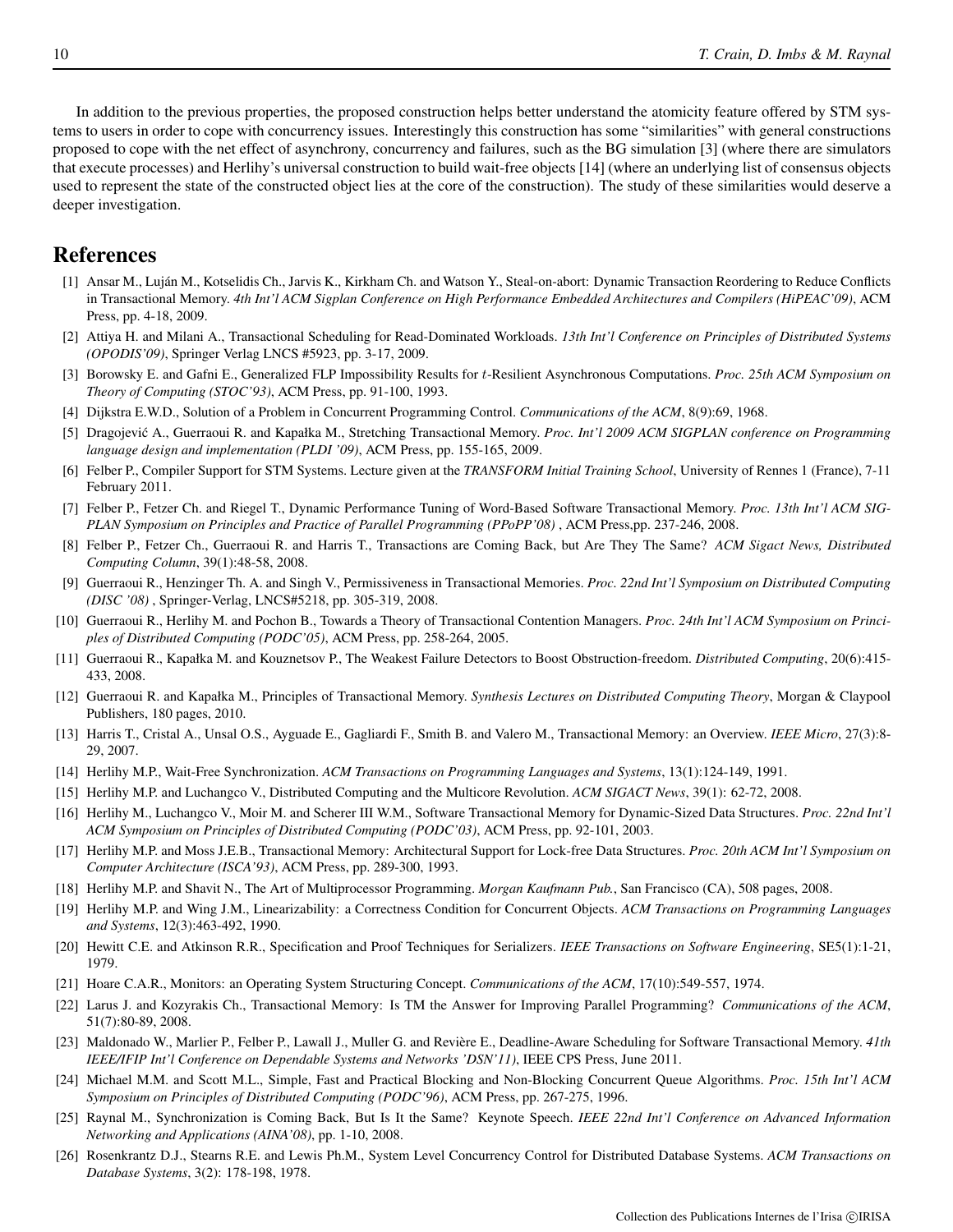- [27] Spear M.F., Silverman M., Dalessandro L., Michael M.M. and Scott M.L., Implementing and Exploiting Inevitability in Software Transactional Memory. *Proc. 37th Int'l Conference on Parallel Processing (ICPP'08)*, IEEE Press, 2008.
- [28] Shavit N. and Touitou D., Software Transactional Memory. *Distributed Computing*, 10(2):99-116, 1997.
- [29] Wamhoff J.-T. and Fetzer Ch., The Universal Transactional Memory Construction. *Tech Report*, 12 pages, University of Dresden (Germany), 2010.
- [30] Wamhoff J.-T., Riegel T., Fetzer Ch. and Felber F., RobuSTM: A Robust Software Transactional Memory. *Proc. 12th Int'l Symposium on Stabilization, Safety, and Security of Distributed Systems (SSS'10)*, Springer Verlag LNCS #6366, pp. 388-404, 2010.
- [31] Welc A., Saha B. and Adl-Tabatabai A.-R., Irrevocable Transactions and their Applications. *Proc. 20th Int'l ACM Symposium on Parallelism in Algorithms and Architectures (SPAA'08)*, ACM Press, pp. 285-296, 2008.

## A Related work

The paper has presented a new STM construction that ensures that every transaction issued by a process is necessarily committed and each process makes progress. To our knowledge, this is the first STM system we know of to combine these concepts, but much work has been done previously on these two "liveness"-related concepts when implemented separately. This appendix gives a short overview of that work. The presentation is not entirely fair as the major part of the papers that are cited here are efficiency-oriented while our construction is more theory-oriented.

Contention Management The idea is here to keep track of conflicts between transactions and have a separate entity, usually called *contention manager*, decide what action to take (if any). Some of these actions include aborting one or both of the conflicting transactions, stalling one of the transactions, or doing nothing. The idea was first (as far as we know) proposed in the dynamic STM system (called DSTM) [16] and much research has been done on the topic since then.

An overview of different contention managers and their performance is presented in [10]. Interestingly the authors find that there is no "best" contention manager and that the performance depends on the application. The notion of a *greedy contention manager* they propose ensures that every issued transaction eventually commits. This is done by giving each transaction a time-stamp when it is first issued and, once the time-stamp reaches a certain age, the system ensures that no other transaction can commit that will cause this transaction to abort. Similarly to the "Wait/Die" or "Wound/Wait" strategies used to solve deadlocks in some database systems [26], preventing transactions from committing is achieved by either aborting them or directing them to wait. By doing this it is obvious that processes with conflicting transactions make progress. Their progress depends on the process that issued the transaction with the oldest time-stamp to commit.

As discussed in this paper, committing every issued transaction should be ensured by an STM. Unfortunately, in order to ensure these properties, the greedy contention manager is considered by many to be too expensive to always use and still provide good performance. To get around this some modern STM's (e.g., for example TinySTM [7] or SwissSTM [5]) use less expensive contention management until a transaction has been aborted a certain number of times at which point greedy contention management is used.

Transactional Scheduling As we have seen, in order to help a transaction commit, the proposed construction allows a transaction to be executed and committed by a processor different the one it originated from. The idea to execute a transaction on a different processor has already been proposed in [1] and [2] where this idea is used to provide processes with a type of contention management refereed to as *transactional scheduling*. A very short description of these papers has been given in the introduction. Like contention managers, these schedulers can provide progress, but none of them ensure the progress of a process with a transaction that conflicts with some other transaction which has reached a point at which it must not be aborted. This means that the progress of a process still depends on the progress of another process.

Obstruction-Freedom, Lock-Freedom Many STM systems have been proposed that do not use locks. Some of them are obstructionfree (e.g., [16, 28]) or lock-free (in the sense there is no deadlock) [9]. Unfortunately, none of them provides the property that every issued transaction is committed. At most, the transactions that are helped in these papers are the ones in the process of committing. It can easily be seen that, with only this type of help, some transaction can be aborted indefinitely.

In an obstruction-free STM system a transaction that is executed alone must eventually commit. So consider some transaction that is always stalled (before its commit operation) and, while it is stalled, some conflicting transaction commits. It is easy to build an execution in which this stalled transaction never commits.

In a lock-free STM system, infinitely many transaction invocations must commit in an infinite execution. Again it is possible to build an execution in which a transaction is always stalled (before its commit operation) and is aborted by a concurrent transaction (transactions cannot wait for this stalled transaction because they do not know if it is making progress).

An interesting discussion on the possible/impossible liveness properties of a STM system is presented in [12] where is also described a general lock-free STM system. This system is based on a mechanism similar to the Compare&Swap used in this paper.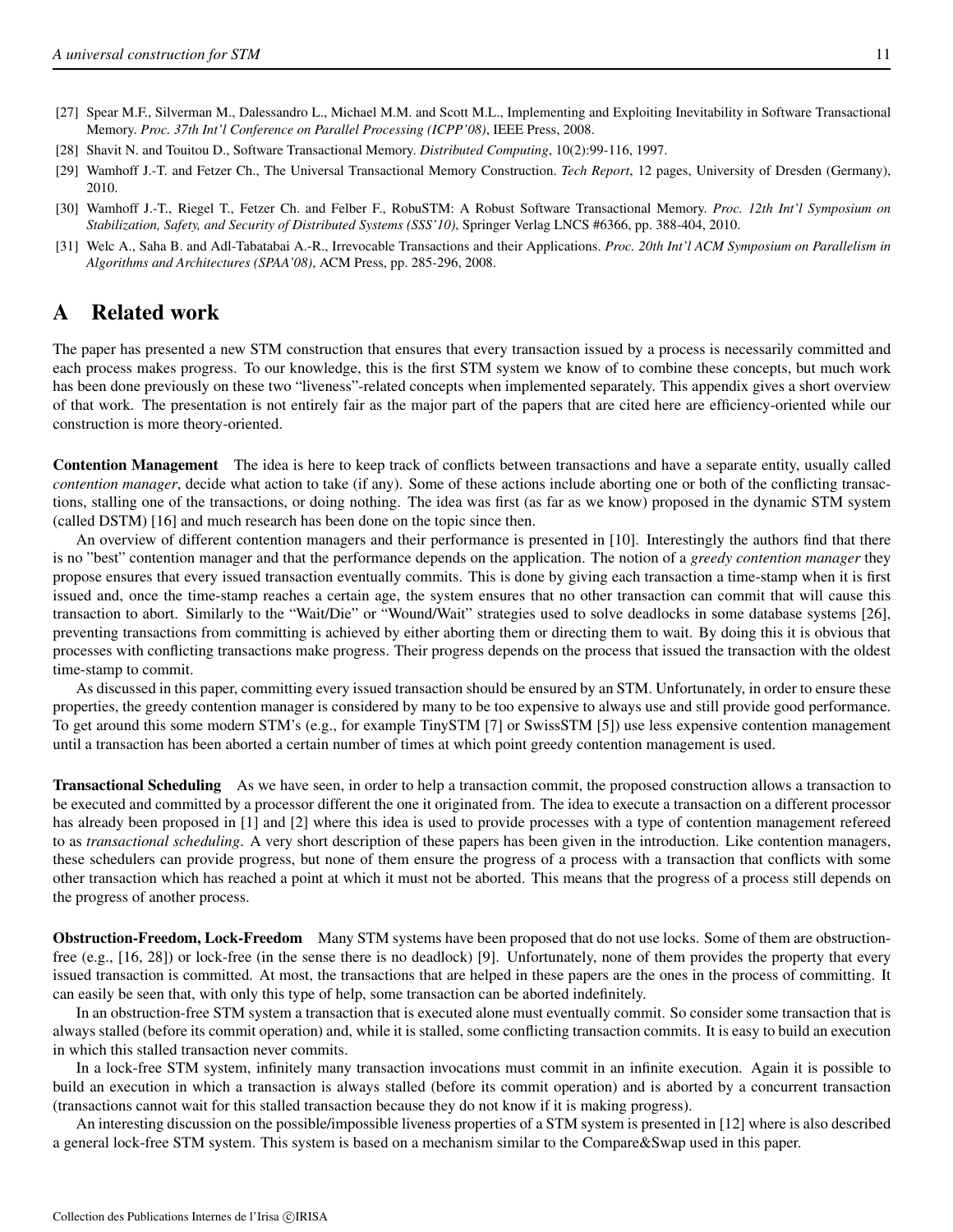Irrevocable Transactions The aim of the concept of *irrevocable* (or *inevitable*) transaction is to provide the programmer with a special transaction type (or tag) related to its liveness or progress. Ensuring that a transaction does not abort is usually required for transactions that perform some operations that cannot be rolled back or aborted such as I/O. In order to solve this issue, certain STM systems provide irrevocable transactions which will never be aborted once they are typed irrevocable. This is done by preventing concurrent conflicting transactions from committing when an irrevocable transaction is being executed.

It is interesting to note that (a) an irrevocable transaction must be run exactly once and (b) only one irrevocable transaction can be executed at a time in the system (unless the shared memory accesses of the transaction are known ahead of time). Possible solutions are proposed and discussed in [27] and [31]. Irrevocable transactions suited to deadline-aware scheduling are presented in [23].

The STM system proposed in this paper does not support irrevocable transactions. Since an irrevocable transaction cannot be executed more than once, it is obvious that irrevocable transactions cannot benefit from the helping mechanism proposed in the paper. Our STM construction could nevertheless be extended to provide this functionality by having a process that wants to execute an irrevocable transaction issue a Compare&Swap on an irrevocability flag to the end of the list in order to prevent any other concurrent transaction from committing until it commits itself. Unfortunately, this would violate the liveness and progress properties previously guaranteed. That is why in our model, "irrevocable transactions" appear as non-transactional code.

Robust STMs Ensuring progress even when bad behavior (such as process crash) can occur has been investigated in several papers. As an example, [30] presents a robust STM system where a transaction that is not committed for a too long period eventually gets priority using locks. It is assumed that the system provides a crash detection mechanism that allows locks to be stolen once a crash is detected. This paper also presents a technique to deal with non-terminating transactions.

### B Proof of the construction

Lemma 1 *Let* T *be the transaction invocation with the smallest help date (among all the transaction invocations not yet committed for which help has been required). Let*  $p_i$  *be the process that issued* T *and*  $P_y$  *a processor. If* T *is never committed, there is a time after which* P<sup>y</sup> *issues an infinite number invocations of* select next process() *and they all return* i*.*

**Proof** Let us assume by contradiction that there is a time after which either  $P_y$  is blocked within an internal while loop (Figure 2) or its invocations of select\_next\_process() never return  $i$ . It follows from line 104 of select\_next\_process() that the process identity of the transaction from set with the smallest help date is returned. This means that for  $i$  to never be returned, there must always be some transaction(s) in set with a smaller help date than T. By definition we know that T is the uncommitted transaction with the smallest help date, so any transaction(s) in set with a smaller help date must be already committed. Let us call this subset of committed transactions  $T_{set}$ . Since set is finite,  $T_{set}$  also is finite. Moreover,  $T_{set}$  cannot grow because any transaction  $T'$  added to the array  $STATE[1..n]$ has a larger help date than T (such a transaction T' has asked for help after T and due to the Fetcch&Increment() operation the help dates are monotonically increasing). So to complete the contradiction we need to show that (a)  $P_y$  is never blocked forever in an internal while loop (Figure 2) and (b) eventually  $T_{set} = \emptyset$ .

If  $T_{set}$  is not empty, select\_next\_process() returns the process identity j for some committed transaction  $T' \in T_{set}$ . On line 09, the processor  $P_y$  will see T' in the list and perform  $committed \leftarrow true$ . Hence,  $P_y$  cannot block forever in an internal while loop. Then, on line 32,  $P_y$  updates  $LIST\_CMT[y, j]$ . Let us observe that, during the next iteration of select\_next\_process() by  $P_x$ , T' is not be added to set (line 101) and, consequently, there is then one less transaction in  $T_{set}$ . And this continues until  $T_{set}$  is empty. After this occurs, each time processor  $P_y$  invokes select next process(), it obtains the process identity i, which invalidates the contradiction assumption and proves the lemma.  $\Box_{Lemma \, 1}$ 

#### **Lemma 2** Any invocation of a transaction T that requests help (hence it has helpdate  $\neq \infty$ ) is eventually committed.

Proof Let us first observe that all transactions that require help have bounded and different help dates (lines 36-37, 111-112 or 205-206). Moreover, once defined, the helping date for a transaction is not modified.

Among all the transactions that have not been committed and require help, let  $T$  be the transaction with the smallest help date. Assume that T has been issued by process  $p_i$  owned by processor  $P_x$  (hence,  $P_x$  has required help for T). Let us assume that T is never committed. The proof is by contradiction.

As  $T$  has the smallest help date, it follows from Lemma 1 that there is a time after which all the processors that call select next process() obtains the process identity i. Let  $P$  be this non-empty set of processors. (The other processors are looping in a while loop or are slow.) Consequently, given that all transactions that are not slow are trying to commit T (by performing a compare&swap() to add it to the list), that the list is not modified anywhere else, and that we assume that  $T$  never commits, there is a finite time after which the descriptor list does no longer increase. Hence, as the predicate ( $\downarrow current$ ).next =  $\perp$  becomes eventually true, we conclude that at least one processor  $P_y \in \mathcal{P}$  cannot be blocked forever in a while loop. Because the list is no longer changing, the predicate of line 25 then becomes satisfied at  $P_y$ . It follows that, when the processors of  $P$  execute line 28, eventually one of them successfully executes the compare&swap that commits the transaction  $T$  which contradicts the initial assumption.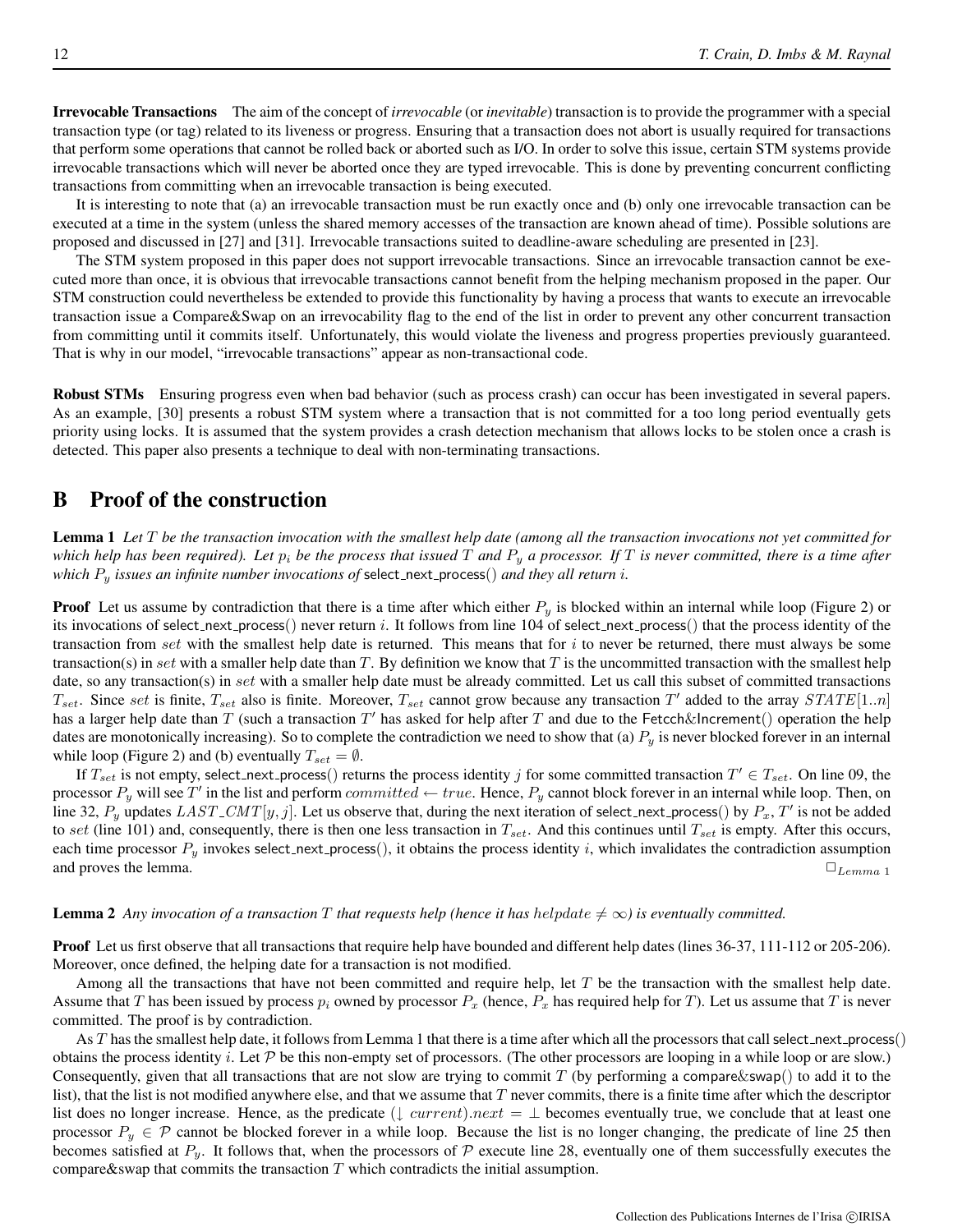As the helping dates are monotonically increasing, it follows that any transaction  $T$  that requires help is eventually committed.

 $\square_{Lemma\ 2}$ 

#### **Lemma 3** *No processor*  $P_x$  *loops forever in an internal while loop (lines 06-11 or 19-24).*

**Proof** The proof is by contradiction. Let  $P_y$  be a processor that loops forever in an internal while loop. Let i be the process identity it has obtained from its last call to select\_next\_process() (line 02) and  $P_x$  be the processor owner of  $p_i.$ 

Let us first show that processor  $P_x$  cannot loop forever in an internal while loop. Let us assume the contrary. As  $P_x$  loops forever we never have  $((\downarrow current).next = \perp) \vee committed$ , but each time it executes the loop body,  $P_x$  invokes prevent endless looping(i) (at line 07 or 20). The code of this procedure is described in Figure 4. As  $i \in OWNED\_BY[i]$  and  $P_x$  invokes infinitely often prevent endless looping(i), it follows from lines 201-203 and the current value of  $my-last$  (that points to the last committed transaction issued by a process owned by  $P_x$ , see line 44) that  $P_x$ 's local variable k2 *counter* is increased infinitely often. Hence, eventually this number of invocations attains K2. When this occurs, if not yet done,  $P_x$  requires help for the transaction issued by  $p_i$ (lines 203-206). It then follows from Lemma 2, that  $p_i$ 's transaction T is eventually committed. As the pointer *current* of  $P_x$  never skips a descriptor of the list and the list contains all and only committed transactions, we eventually have  $(\downarrow current).tid = \langle i, i \text{...} \rangle$ (where i\_tr\_sn is T's sequence number among the transactions issued by  $p_i$ ). When this occurs,  $P_x$ 's local variable *committed* is set to *true* and  $P_x$  stops looping in an internal while loop.

Let us now consider the case of a processor  $P_y \neq P_x$ . Let us first notice that the only way for  $P_y$  to execute T is when T has requested help (line 101 of select next process()). The proof follows from the fact that, due to Lemma 2,  $T$  is eventually committed. As previously (but now *current* is  $P_y$ 's local variable), the predicate ( $\downarrow current$ ).tid =  $\langle i, i$  tr sn) eventually becomes true and processor  $P_y$  sets *committed* to *true.*  $P_y$  then stops looping inside an internal while loop (line 08 or 22) which concludes the proof of the lemma.

 $\square_{Lemma\ 3}$ 

#### Lemma 4 *Any invocation of a transaction* T *by a process is eventually committed.*

**Proof** Considering a processor  $P_x$ , let  $i \in OWNED$  BY [x] be the current value of its local control variable  $my$  next proc. Let T be the current transaction issued by  $p_i$ . We first show that T is eventually committed.

Let us first observe that, as  $p_i$  has issued T,  $P_x$  has executed line 42 where it has updated  $STATE[i]$  that now refers to that transaction. If  $P_x$  requires help for T, the result follows from Lemma 2. Hence, to show that T is eventually committed, we show that, if  $P_x$  does not succeed in committing T without help, it necessarily requires help for it. This follows from the code of the procedure select\_next\_proc(). There are two cases.

- select\_next\_process() returns i. In that case, as  $P_x$  does not loop forever in a while loop (Lemma 3), it eventually executes lines 33-38 and consequently either commits  $T$  or requires help for  $T$  at line 37.
- select\_next\_process() never returns i. In that case, as  $P_x$  never loops forever in a while loop (Lemma 3), it follows that it repeatedly invokes select\_next\_process() and, as these invocations do not return i, the counter  $k1$ \_counter repeatedly increases and eventually attains the value K1. When this occurs  $P_x$  requires help for T (lines 107-115) and, due to Lemma 2, T is eventually committed.

Let us now observe that that, after T has been committed (by some processor),  $P_x$  executes lines 39-44 where it proceeds to the simulation of its next process (as defined by select( $OWNED_BY[x]$ )). It then follows from the previous reasoning that the next transaction of the process that is selected (whose identity is kept in  $my.next\_proc$ ) is eventually committed.

Finally, as the function select() is fair, it follows that no process is missed forever and, consequently, any transaction invocation issued by a process is eventually committed. ✷Lemma <sup>4</sup>

#### Lemma 5 *Any invocation of a transaction* T *by a process is committed at most once.*

**Proof** Let T be a transaction committed by a processor  $P_y$  (i.e., the corresponding Compare&Swap() at line 28 is successful). T is identified  $\langle i, STATE[i].ts\_sn\rangle$ . As  $P_y$  commits T, we conclude that  $P_y$  has previously executed lines 06-28.

- We conclude from the last update of  $STATE[i].last\_ptr = pt$  by  $P_y$  (line 42) and the fact that  $P_y$ 's current local variable is initialized to  $STATE[i].last\_ptr$ , that T is not in the descriptor list before the transaction pointed to by pt.
- Let us consider the other part of the list. As T is committed by  $P_y$ , its pointer *current* progresses from  $STATE[i].last\_ptr = pt$ until its last value that is such that  $(↓ current).next = ⊥$ . It then follows from lines 08 and 22 that  $P_y$  has never encountered a transaction identified  $\langle i, STATE[i].ts\_sn \rangle$  (i.e., T) while traversing the descriptor list.

It follows from the two previous observations that, when it is committed (added to the list), transaction  $T$  was not already in the list, which concludes the proof of the lemma.  $\Box$   $L_{tempa}$  5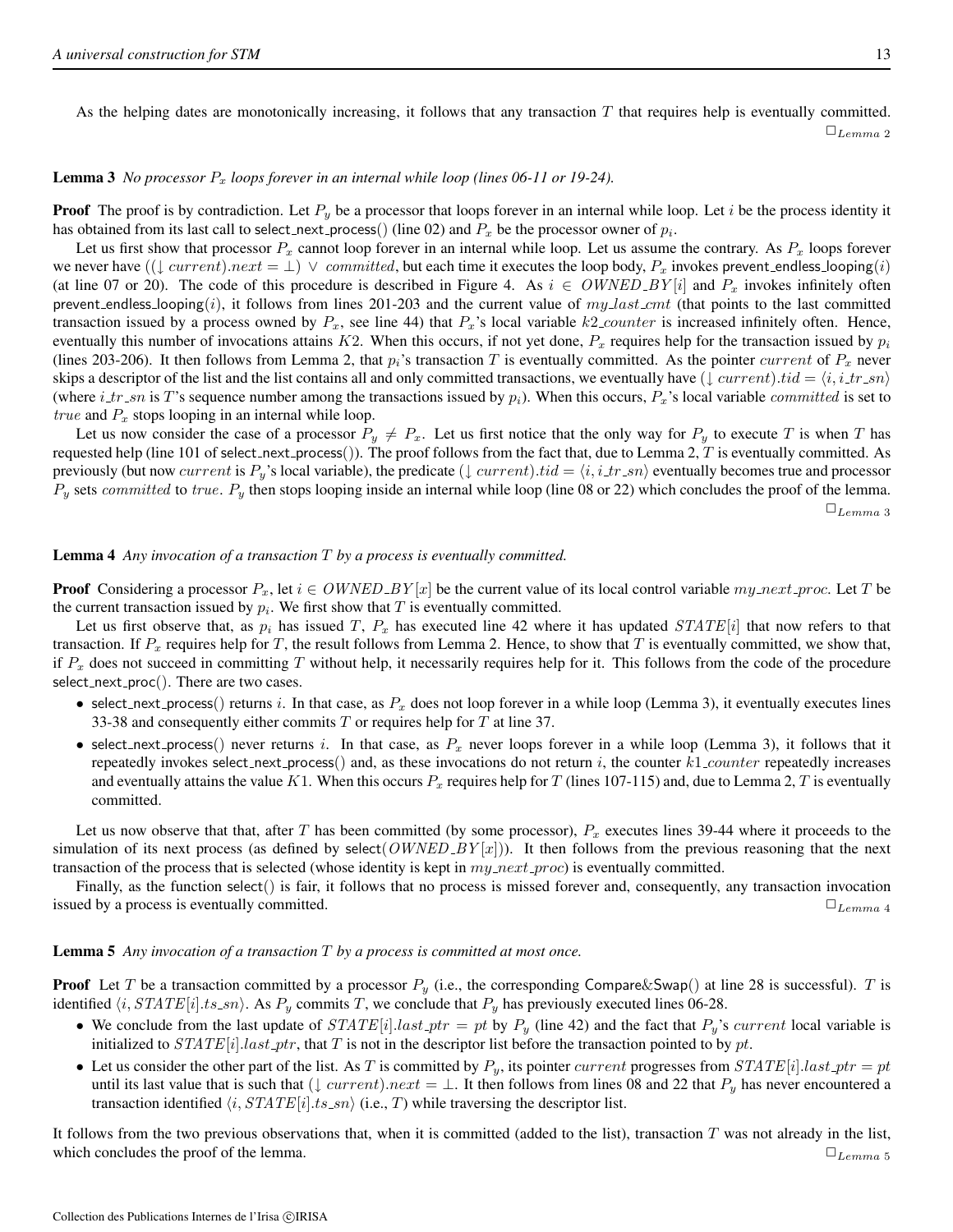Lemma 6 *Each invocation of a transaction* T *by a process is committed exactly once.*

Proof The proof follows directly from Lemma 4 and Lemma 5. ✷Lemma <sup>6</sup>

Lemma 7 *Each invocation of non-transactional code issued by a process is executed exactly once.*

Proof This lemma follows directly from lines 39-44: once the non-transactional code separating two transaction invocations has been executed, the processor  $P_x$  that owns the corresponding process  $p_i$  makes it progress to the beginning of its next transaction (if any).  $\Box$ <sub>Lemma</sub> 7

Lemma 8 *The simulation is starvation-free (no process is blocked forever by the processors).*

**Proof** This follows directly from Lemma 3, Lemma 6, Lemma 7 and the definition of the function select().  $\square_{Lemma \& S}$ 

Lemma 9 *The transaction invocations issued by the processes are linearizable.*

**Proof** To prove the lemma we have (a) to associate a linearization point with each transaction invocation and (b) show that the corresponding sequence of linearization points is consistent, i.e., the values read from  $t$ -objects by a transaction invocation  $T$  are uptodate (there have not been overwritten in that sequence). As far as item (a) is concerned, the linearization point of a transaction invocation is defined as follows<sup>4</sup>.

- Update transactions (these are the transactions that write at least one  $t$ -object). The linearization point of the invocation of an update transaction is the time instant of the (successful) compare&swap statement that entails its commit.
- Read-only transactions. Let  $W$  be the set of update transactions that have written a value that has been read by the considered read-only transaction. Let  $\tau_1$  be the time just after the maximum linearization point of the invocations of the transactions in W and  $\tau_2$  be the time at which the first execution of the considered transaction has started. The linearization point of the transaction is then  $\max(\tau_1, \tau_2)$ .

To prove item (b) let us consider the order in which the transaction invocations are added to the descriptor list (pointed to by FIRST). As we are about to see, this list and the linearization order are not necessarily the same for read-only transaction invocations. Let us observe that, due to the atomicity of the compare&swap statement, a single transaction invocation at a time is added to the list.

Initially, the list contains a single fictitious transaction that gives an initial value to every t-object. Let us assume that the linearization order of all the transaction invocations that have been committed so far (hence they define the descriptor list) is consistent (let us observe that this is initially true). Let us consider the next transaction  $T$  that is committed (i.e., added to the list). As previously, we consider two cases. Let  $p_i$  be the process that issued T,  $P_x$  the processor that owns  $p_i$  and  $P_y$  the processor that commits T.

• The transaction is an update transaction (hence,  $ws \neq \emptyset$ ). In that case,  $P_y$  has found ( $\downarrow current$ ).next =  $\perp$  (because the compare&sap succeeds) and at line 25, just before committing, the predicate  $\neg committed \land \neg overwritten$  is satisfied.

As overwritten is false, it follows that none of the values read by  $T$  has been overwritten. Hence, the reads and writes on  $t$ objects issued by  $T$  can appear as having been executed atomically at the time of the compare&swap. Moreover, the values of the t-objects modified by T are saved in the descriptor attached to the list by the compare&swap and the global state of the t-objects is consistent (i.e., if not overwritten before, any future read of any of these  $t$ -objects obtains the value written by  $T$ ).

Let us now consider the local state of  $p_i$  (the process that issued T). There are two cases.

- $P_x = P_y$  (the transaction is committed by the owner of  $p_i$ ). In that case, the local state of  $p_i$  after the execution of T is kept in  $P_x$ 's local variable *i local state* (line 15). After  $P_x$  has executed the non-transactional code that follows the invocation of T (if any, line 39), it updates  $STATE[i].local\_state$  with the current value of  $i\_local\_state$  (if  $p_i$  had not yet terminated, line 42).
- $-P_x \neq P_y$  (the processor that commits T and its owner are different processors). In that case,  $P_y$  has saved the new local state of  $p_i$  in  $DESCR. local\_state$  (line 27) just before appending  $DESCR$  at the end of the descriptor list.
- Next, thanks to the the predicate  $i \in \text{OWNED}$  BY [x] in the definition of set at line 101, there is an invocation of select\_next\_process() by  $P_x$  that returns i. When this occurs,  $P_x$  discovers at line 09 or 22 that the transaction T has been committed by another processor. It then retrieves the local state of  $p_i$  (after execution of T) in ( $\downarrow$  current).local\_state, saves it in  $i\_local\_state$  and (as in the previous item) eventually writes it in  $STATE[i].local\_state$  (line 42).

It follows that, in both cases, the value saved in  $STATE[i].local\_state$  is the local state of  $p_i$  after the execution of T and the non-transactional code that follows  $T$  (if any).

<sup>4</sup>The fact that a transaction invocation is *read-only* or *update* cannot always be statically determined. It can depend on the code of transaction (this occurs for example when a transaction behavior depends on a predicate on values read from  $t$ -objects). In our case, a read-only transaction is a transaction with an empty write set (which cannot be always statically determined by a compiler).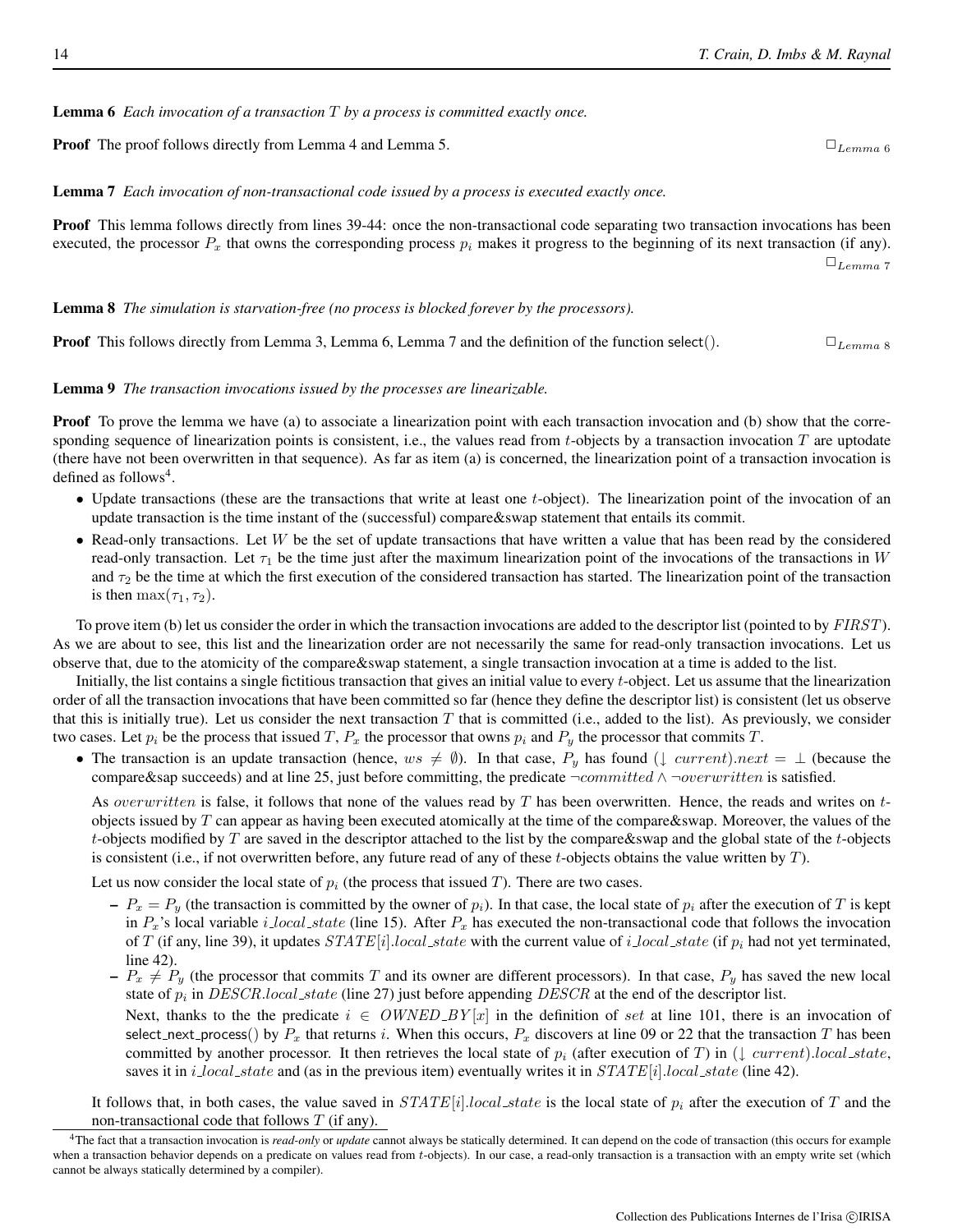The proof is the same as for the case of an update transaction. The only difference lies in the fact that now it is possible to have overwritten  $\wedge$  ws = 0. If overwritten is true, T can no longer be linearized at the commit point. That is why it is linearization point has been defined just after the maximum linearization point of the transactions it reads from (or the start of  $T$  if it happens later), which makes it linearizable.

 $\Box$ <sub>Lemma</sub> 9

Lemma 10 *The simulation of a transaction-based* n*-process program by* m *processors (executing the algorithms described in Figures 1-4) is linearizable.*

Proof Let us first observe that, due to Lemma 9, The transaction invocations issued by the processes are linearizable, from which we conclude that the set of t-objects (considered as a single concurrent object  $TO$ ) is linearizable. Moreover, by definition, every nt-object is linearizable.

As (a)linearizability is a *local* consistency property [19]<sup>5</sup> and (b) TO is linearizable and every nt-object is linearizable, it follows that the execution of the multiprocess program is linearizable. ✷Lemma <sup>10</sup>

Theorem 1 *Let* PROG *be a transaction-based* n*-process program. Any simulation of* PROG *by* m *processors executing the algorithms described in Figures 1-4 is an execution of* PROG*.*

Proof A formal statement of this proof requires an heavy formalism. Hence we only give a sketch of it. Basically, the proof follows from Lemma 8 and Lemma 10. The execution of PROG is obtained by projecting the execution of each processor on the simulation of the transactions it commits and the execution of the non-transactional code of each process it owns.  $\Box_{Theorem 1}$ 

## C The number of tries is bounded

This section presents a bound for the maximum number of times a transaction can be unsuccessfully executed by a processor before being committed, namely,  $O(m^2)$ . A workload that has this bound is then given.

**Lemma 11** At any time and for any processor  $P_x$ , there is at most one atomic register  $STATE[i]$  with  $i \in OWNED$  BY  $[x]$  such that *the corresponding transaction (the identity of which is*  $\langle i, STATE[i].tr\_sn \rangle$ ) is not committed and STATE[i].help\_date  $\neq +\infty$ .

**Proof** Let us first notice that the help date of a transaction invoked by a process  $p_i$  can be set to a finite value only by the processor  $P_x$ that owns  $p_i$ . There are two places where  $P_x$  can request help.

- This first location is in the prevent\_endless\_looping() procedure. In that case, the transaction for which help is required is the last transaction invoked by process  $p_{my.next\_proc}$ .
- The second location is on line 37 after the transaction invocation  $T$  aborts. It follows from line 103 of select\_next\_process() that this invocation is also from the last transaction invoked by process  $p_{my\_next\_proc}$ .

So we only need to show that  $my.next\_proc$  only changes when a transaction is committed, which follows directly from the predicates at lines 34 and 35 and the statements of line 44.  $\Box$ 

**Theorem 2** A transaction T invoked by a process  $p_i$  owned by processor  $P_x$  is tried unsuccessfully at most  $O(m^2)$  times before being *committed.*

**Proof** Let us first observe that a transaction T (invoked by a process  $p_i$ ) is executed once before its help date is set to a finite value (if it is not committed after that execution). This is because only the owner  $P_x$  of  $p_i$  can select T (line 103) when its help date is + $\infty$ . Then, after it has executed T unsuccessfully once,  $P_x$  requests help for T by setting its help date to a finite value (line 37).

Let us now compute how many times  $T$  can be executed unsuccessfully (i.e., without being committed) after its help date has been set to a finite value. As there are  $m$  processors and all are equal (as far as helping is concerned), some processor must execute  $T$  more than  $O(m)$  times in order for T to be executed more than  $O(m^2)$  times. We show that this is impossible. More precisely, assuming a processor  $P$  executes  $T$ , there are 3 cases that can cause this execution to be unsuccessful and as shown below each case can cause at most  $O(m)$  aborts of T at P.

<sup>&</sup>lt;sup>5</sup>A property P is local if the set of concurrent objects (considered as a single object) satisfies P whenever each object taken alone satisfies P. It is proved in [19] that linearizability is a local property.